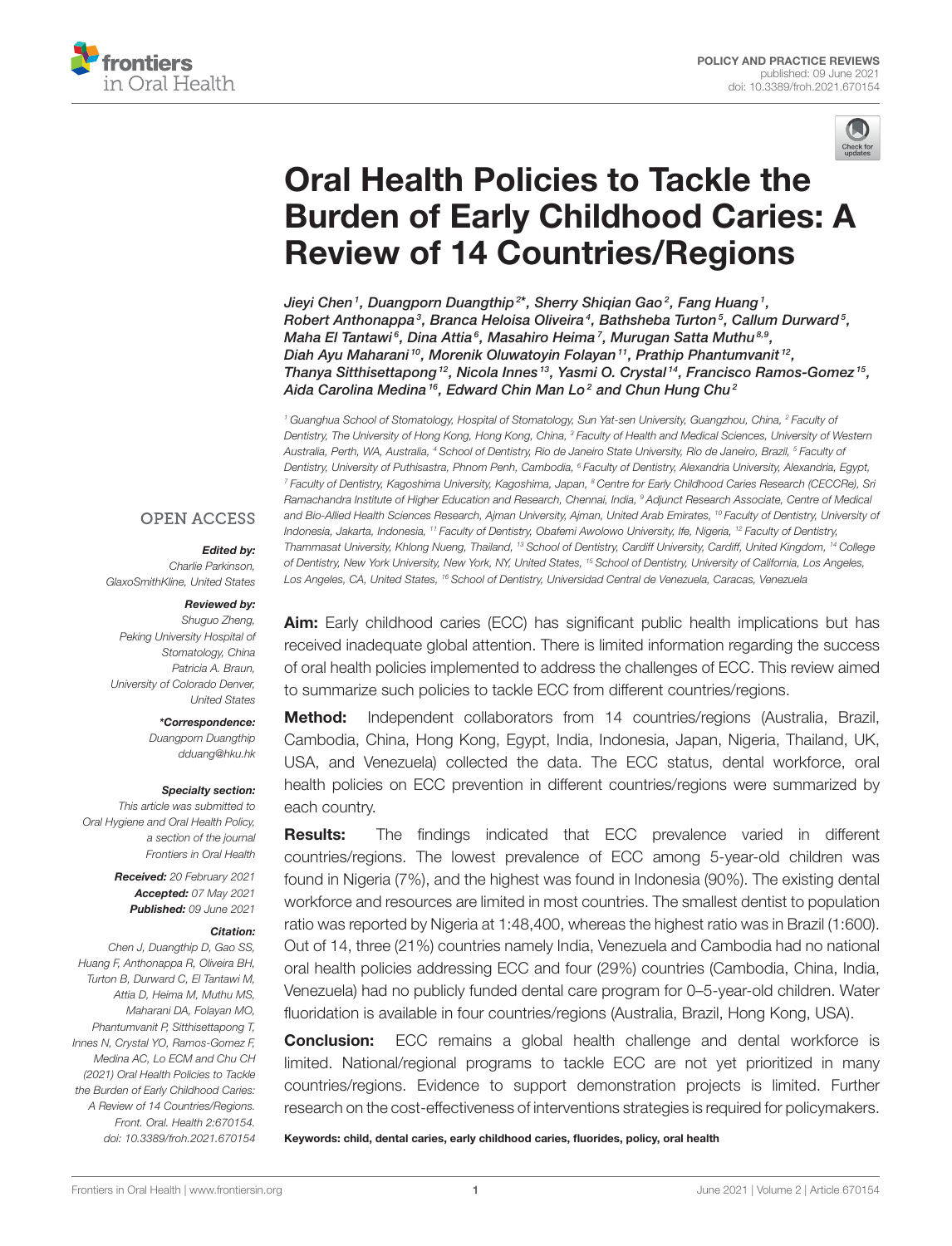# INTRODUCTION

Early childhood caries (ECC) is defined as the presence of at least one decayed (cavitated or non-cavitated), filled or missing (due to caries) tooth in children younger than 6-years of age [\[1\]](#page-12-0). The prevalence of ECC remains high and has significant impacts on children's oral health, general health and well-being throughout their life course [\[2\]](#page-12-1). The Global Burden of Disease study in 2017 reported that approximately 530 million children had untreated caries in their primary teeth [\[3\]](#page-12-2). When untreated caries progresses, ECC can compromise the ability to chew and eat, limit daily activities, and negatively affect children's growth and development [\[4\]](#page-12-3). ECC also has significant impacts on children's families and societies, including carrying a financial burden, because tertiary treatment of ECC under sedation or general anesthesia is costly and unaffordable for many families [\[5\]](#page-12-4).

ECC remains a global issue [\[6\]](#page-12-5). A number of risk factors are associated with ECC. Individual-level risk factors for ECC include behavioral factors such as feeding patterns and oral hygiene habits [\[7\]](#page-12-6). Family-level factors, such as socio-economic aspects, are associated with ECC [\[8\]](#page-12-7). Community-level factors such as environment, poverty, maternal well-being, dental care access and universal dental coverage are also related to ECC prevalence [\[9\]](#page-12-8). Research has also demonstrated that ECC is associated with other common childhood diseases, and shares similar risk factors with other non-communicable diseases [\[10\]](#page-12-9).

The burden of ECC is enormous and requires urgent action to improve children's oral health globally [\[11\]](#page-13-0). Government policies have direct influence on the provision of oral health care to populations and can also moderate a range of structural risk factors for ECC. Although some recent studies investigated the efficacy of new anti-caries agents (i.e., silver diamine fluoride (SDF) solution) for arresting dentine caries or new intervention protocols on ECC [\[12,](#page-13-1) [13\]](#page-13-2), there are few studies investigating how research findings have been translated into practice, and how policymakers and general dental practitioners have responded to new guidelines on ECC management such as guidelines developed by the American Academy of Pediatric Dentistry [\[14,](#page-13-3) [15\]](#page-13-4). Every country has implemented their own strategies to tackle ECC [\[11\]](#page-13-0). Sharing experiences from community settings across different countries would assist in building a body of evidence around which policies work, which do not work, and under what circumstances. This would inform which strategies might be best to be adopted at a national level by other countries. Such information would be beneficial for health policymakers, dental educators, clinicians and researchers to allow reformulation of their current oral health policies, training curricula and research directions for ECC to be based on evidence. This would increase the chance of them translating into benefit for the child populations in their communities and countries. This review aims to describe current oral health policies for tackling the burden of early childhood caries in 14 countries/regions.

# METHOD

Twenty-two researchers from 14 countries or regions, namely Australia, Brazil, Cambodia, China, Hong Kong, Egypt, India, Indonesia, Japan, Nigeria, Thailand, United Kingdom (UK), United States of America (USA), and Venezuela collaborated on this review. Independent collaborators in each country were asked to collect specific data points including ECC status, dental workforce and oral health policies related to ECC for their own countries. These data were presented in tables. Collaborators also developed a country-level narrative to discuss their perspectives on the lessons learned, challenges and barriers to ECC management, and large-scale or national oral health programs in their own countries independently. All collaborators in each country retrieved the information independently from published articles, government documents, official websites and personal communication with government authorities.

# RESULTS

The information of ECC status was summarized in **[Table 1](#page-2-0)** and a global map on ECC status was developed accordingly (**[Figure 1](#page-3-0)**). The findings indicate that ECC prevalence varied between countries/regions. The lowest prevalence of ECC among 5-year-old children was found in Nigeria (7%) and the highest in Indonesia (90%).

The information on the dental health workforce, including the number of dentists, pediatric dentists, and the ratio of dentists to population in each country/region which is shown in **[Table 2](#page-3-1)**. The dental workforce and resources are limited in most countries. The smallest dentist to population ratio was in Nigeria at 1:48,400, whereas the highest ratio was in Brazil (1:600). ECC management is not a priority in most countries. Current oral health policies on ECC in each country are described below and summarized in **[Table 3](#page-4-0)**. Out of 14, three (21.4%) countries, namely India, Venezuela and Cambodia, had no national oral health policies targeting ECC and four (28.6%) countries (Cambodia, China, India, Venezuela) had no publicly funded oral health programs for 0–5-year-old children. Fluoride toothpaste is commercially available in all countries. Water fluoridation is available in four countries/regions (Australia, Brazil, Hong Kong, USA). SDF is available in the market in most countries/regions including Australia, Brazil, Cambodia, Egypt, Hong Kong, Indonesia, India, Japan, Thailand, UK, and USA while it is not available in China, Nigeria and Venezuela. Government-subsidized primary prevention (dental screening and fluoride treatment, etc.) for young children provided by primary healthcare providers is available in countries including Brazil, Indonesia, Nigeria, Thailand, UK, and USA while it is not available in Australia, Cambodia, China, Egypt, India, Japan, Hong Kong, and Venezuela. A country-level narrative on the lessons learned, challenges and barriers to ECC management, and large-scale or national oral health programs are discussed as follows.

# National Oral Health Care Plans and Policies for Each Country to Tackle ECC Australia

The National Child Oral Health Study 2012–14, a cross-sectional study of children aged 5–14, provided recent data on child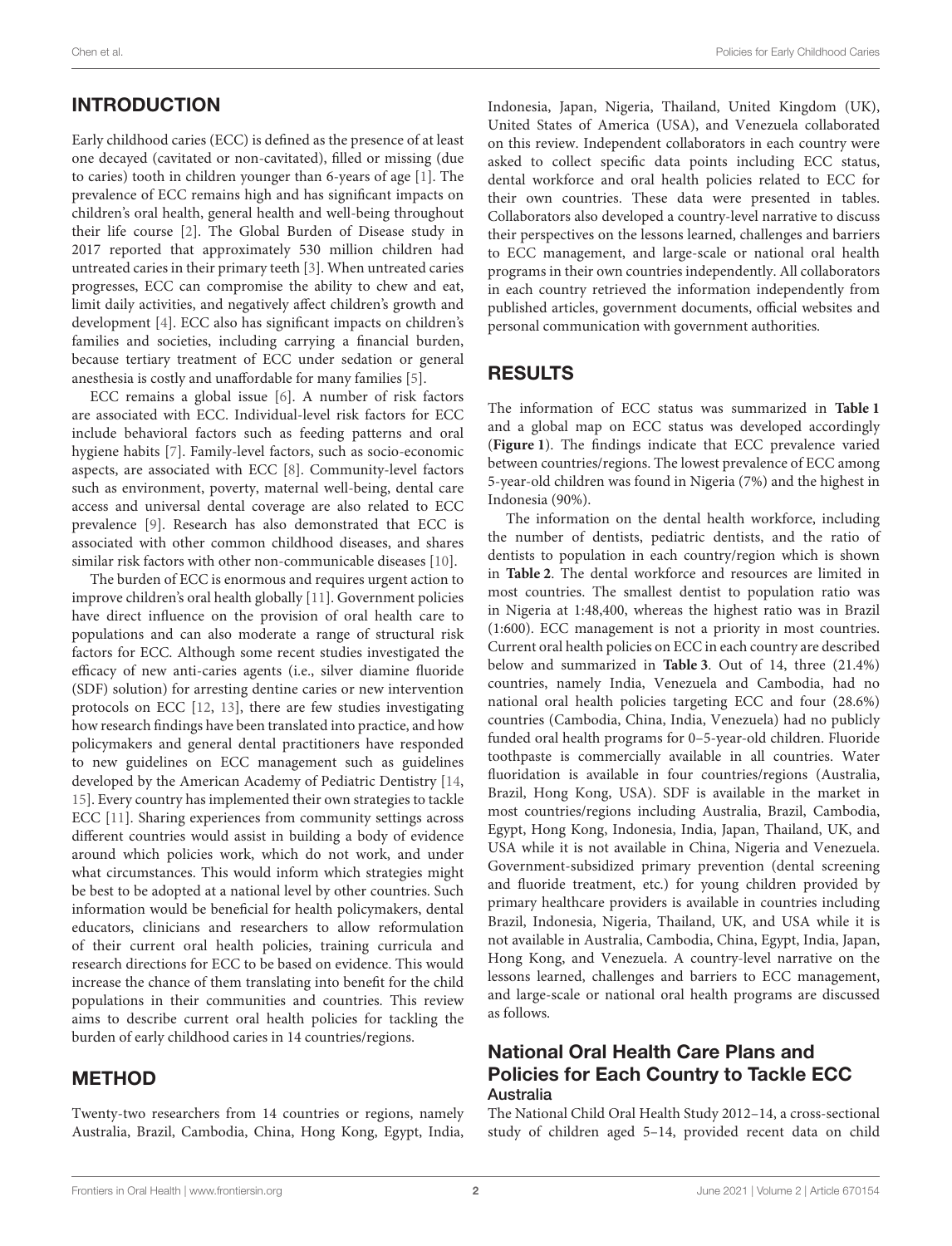<span id="page-2-0"></span>

|  |  |  |  |  |  | TABLE 1   Early childhood caries: prevalence and caries experience in different countries/regions included in this review. |
|--|--|--|--|--|--|----------------------------------------------------------------------------------------------------------------------------|
|--|--|--|--|--|--|----------------------------------------------------------------------------------------------------------------------------|

| <b>Country/Region</b>     | Year of data<br>collection | Sample<br>size           | <b>Caries prevalence</b>                                          | dmft Mean (SD)                                                                                  |
|---------------------------|----------------------------|--------------------------|-------------------------------------------------------------------|-------------------------------------------------------------------------------------------------|
| Australia [16]#           | 2016                       | 5,130                    | 5-6 y: 34%                                                        | 2.7                                                                                             |
| Brazil [17] <sup>#</sup>  | 2010                       | 7,217                    | 5 y: 53 %                                                         | 2.43                                                                                            |
| Cambodia [18]             | 2017                       | 3,985                    | 1 y: 20%<br>2 y: 45%<br>3 y: 66%                                  | 1 y: $0.7(1.7)$<br>2 y: 2.0 (3.1)<br>3 y: 3.6 (4.1)                                             |
| China $[19]$ <sup>#</sup> | 2015                       | 40,360                   | 3 y: 51%<br>4 y: 64%<br>5 y: 72%                                  | 3 y: 2.3 (3.4)<br>4 y: 3.4 (4.2)<br>5 y: 4.2 (4.5)                                              |
| Egypt $[20]$ <sup>#</sup> | 2013-2014                  | 651                      | 3-6 y: 69%                                                        | $3-6$ y: $3.5$ (3.6)                                                                            |
| Hong Kong [21]#           | 2016                       | 1,204                    | 3 y: 38%<br>4 y: 43%<br>5 y: 55%                                  | 3 y: 1.4 (2.9)<br>4 y: 1.9 (3.2)<br>5 y: 2.7 (3.8)                                              |
| India [22]                | 2019                       | $\overline{\phantom{0}}$ | 0-6 y: 50%*                                                       |                                                                                                 |
| Indonesia [23]#           | 2018                       | 1,872                    | 3-4 y: 81%<br>5 y: 90%                                            | $3-4$ y: 6.2<br>5 y: 8.1                                                                        |
| Japan $[24]$ <sup>#</sup> | 2016                       | 165                      | 1 y: 0%<br>2 y: 7%<br>3 y: 9%<br>4 y: 36%<br>5 y: 39%             | 1 y: $0***$<br>2 y: 0.3 (1.1)***<br>3 y: 0.3 (1.2)***<br>4 y: 0.9 (1.7)***<br>5 y: 1.7 (3.1)*** |
| Nigeria [25]              | 2014                       | 497                      | 1-5 y: 7%<br>1 y: 2%<br>2 y: 2%<br>3 y: 8%<br>4 y: 13%<br>5 y: 7% | Overall: 0.15<br>1 y: 0.13<br>2 y: 0.02<br>3 y: 0.14<br>4 y: 0.27<br>5 y: 0.21                  |
| Thailand [26]#            | 2017                       | 8,308                    | 3 y: 53%<br>5 y: 76%                                              | 3 y: 2.8<br>5 y: 4.5                                                                            |
| UK [27]#                  | 2019                       | 6,900                    | 5 y: 23%**                                                        | 5 y: 0.8                                                                                        |
| USA [28]#                 | 2016                       | 7,000                    | 2-5 y: 21%                                                        |                                                                                                 |
| Venezuela [29]            | 2013-2014                  | 293                      | 0-5 y: 80%                                                        |                                                                                                 |

*dmft, decayed, missing and filled teeth.* \**The data are from a systematic review not a population-based data.* \*\**No reliable combined data for all UK (i.e., England, Scotland, Wales, and Northern Ireland). Data for England are the most representative, although may be a slight underestimate.* \*\*\**Based on dft score instead of dmft score.* #*Data were extracted from national/territory-wide survey.*

dental health in Australia. Around one-third (34%) of Australian children aged 5–6 had caries experience in their primary teeth [\[16\]](#page-13-5). Furthermore, over one-quarter (26%) of Australian children had untreated decay in their primary teeth. In addition, aboriginal and Torres Strait Islander children exhibited a 1.5 to 2.5 times higher prevalence of dental caries experience and untreated dental caries in both primary and permanent teeth compared with the national average [\[66\]](#page-14-0). Approximately half of the Australian children have not visited a dentist before their fifth birthday.

Children living in remote and rural areas (53%) exhibit more caries and untreated carious primary teeth than children in major cities (39%). Therefore, it is evident that socioeconomic profile and geographical remoteness influence the availability of, and accessibility to dental care [\[67\]](#page-14-1). Similarly, fluoridated tap/public water, although provided in most Australian states and territories; its coverage varies across each jurisdiction. Children in high-income households more likely to drink tap water (79%) than children in low-income families (65%) [\[68\]](#page-14-2).

The infrequent conducting and reporting of national surveys of children's oral health status makes monitoring changes in children's dental health challenging. Although initiatives to enhance dental care access may have an immediate impact on untreated dental caries prevalence, initiatives to prevent dental caries will require a lifetime approach. Currently, National Oral Health Plan 2014–2024 is a blueprint for action across different sectors and jurisdictions to ensure Australian children and adults have healthy teeth and mouths.

#### Brazil

More than 50% of Brazilian children have already experienced dental caries by age 5 and 80% of their carious teeth remained untreated [\[69\]](#page-14-3). In the past decades, national efforts to control ECC have included: expansion of community water fluoridation coverage and improvement of its surveillance systems, universal mother and child health care free of charge, and health promotion policies aiming at increasing the use of fluoride toothpastes and decreasing the consumption of sugary products. Fluoridation of tap water within a range of 0.6 to 1.2 ppm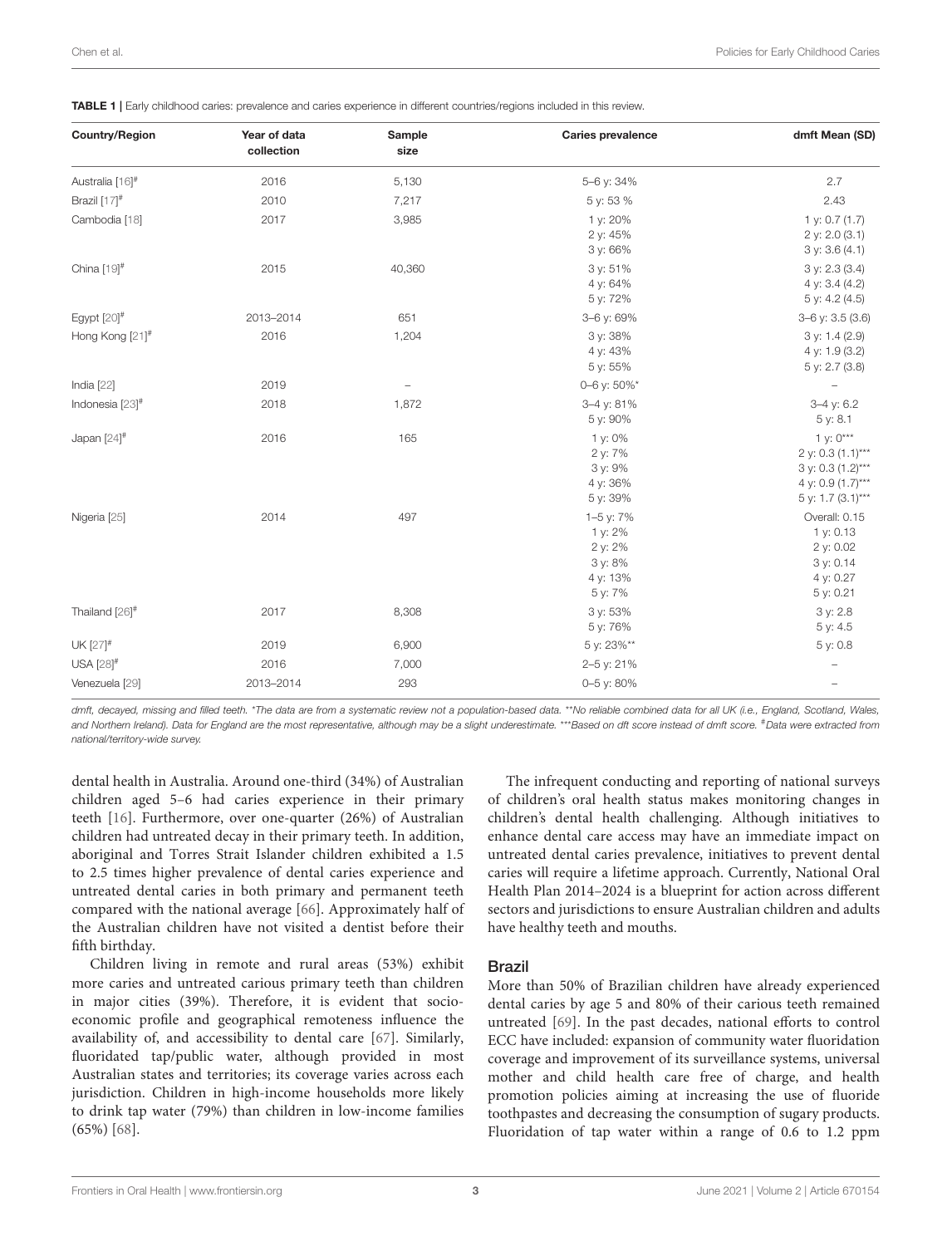

<span id="page-3-1"></span><span id="page-3-0"></span>TABLE 2 | Updated dental health workforce data: number of dentists, pediatric dentists, ratio of dentist to population, and ratio of pediatric dentist to child population (aged 0–5-years).

| <b>Country/Region</b> | Overall<br>population<br>$(1,000,000)$ (a) | No. of children<br>aged 0-5-years<br>$(1,000,000)$ (b) | No. of dentists<br>(c) | No. of registered<br>pediatric dentists<br>(d) | <b>Ratio of Dentist:</b><br><b>Overall population</b><br>(c/a) | <b>Ratio of Pediatric dentist:</b><br>Children aged<br>$0 - 5 - \text{years}(d/b)$ |
|-----------------------|--------------------------------------------|--------------------------------------------------------|------------------------|------------------------------------------------|----------------------------------------------------------------|------------------------------------------------------------------------------------|
|                       |                                            |                                                        |                        |                                                |                                                                |                                                                                    |
| Australia             | 25.5 [30]                                  | $1.6$ [30]                                             | 21,838 [30]            | 156 [30]                                       | 1:1,100                                                        | 1:10,300                                                                           |
| <b>Brazil</b>         | 211.8 [31]                                 | 14.7 [31]                                              | 342,193 [32]           | 8,953 [33]                                     | 1:600                                                          | 1:1,600                                                                            |
| Cambodia              | 16.9 [34]                                  | $1.7^*$ [35]                                           | 1,826 [36]             | $2^{#}$                                        | 1:9,300                                                        | 1:850,000#                                                                         |
| China                 | 1,400.0 [37]                               | 90.3 [37]                                              | 245,000 [38]           | $\overline{\phantom{a}}$                       | 1:5,700                                                        | -                                                                                  |
| Egypt                 | 102.7 [39]                                 | 15.0 [39]                                              | 19,111 [40]            |                                                | 1:5,400                                                        |                                                                                    |
| Hong Kong             | 7.5[41]                                    | $0.3^{\ast}$ [41]                                      | 2,381 [42]             | 38 [43]                                        | 1:3,100                                                        | $1:7,900*$                                                                         |
| India                 | 1,300.0 [44]                               | 163.8** [44]                                           | 277,503 [45]           | 4,000 [45]                                     | 1:41,100                                                       | $1:41,000**$                                                                       |
| Indonesia             | 262.0 [46]                                 | 23.7 [47]                                              | 31,654 [48]            | 522 [48]                                       | 1:8,300                                                        | 1:45,400                                                                           |
| Japan                 | 125.9 [49]                                 | $5.9$ [49]                                             | 104,533 [50]           |                                                | 1:1,200                                                        |                                                                                    |
| Nigeria               | 140.4 [51]                                 | 27.1 [51]                                              | 2,901 [52]             |                                                | 1:48,400                                                       |                                                                                    |
| Thailand              | 66.6 [53]                                  | $4.0$ [53]                                             | 15,951 [54]            | 527 [55]                                       | 1:4,200                                                        | 1:7,600                                                                            |
| UK                    | 67.9 [56]                                  | $4.9$ [57]                                             | 35,000 [58]            | 246 [59]                                       | 1:1,900                                                        | 1:19,910                                                                           |
| <b>USA</b>            | 330.0 [60]                                 | 23.2 [61]                                              | 200,500 [62]           | 8,000 [63]                                     | 1:1,600                                                        | 1:2,900                                                                            |
| Venezuela             | 27.2 [64]                                  | $2.4$ * [64]                                           | 17,000 [65]            | 93 [65]                                        | 1:1,600                                                        | 1:25,800*                                                                          |

\**0–4-year-old children,* \*\**0–6-year-old children,* #*Personal Communication: Email correspondence between Dr. Bathsheba Turton (Technical adviser) and Director of Oral Health Bureau, Ministry of Health, Cambodia, 23 September 2020.*

concentration is mandatory in Brazil. During the first decade of the twenty first century, water fluoridation coverage was expanded by 8.6% reaching 76.3% of the population. This expansion was more pronounced in municipalities with <10,000 inhabitants and in those with low or very low Human Development Index [\[70\]](#page-14-17).

Health care is a constitutional right and the creation of the Unified Health System in 1990 marked a shift in the Brazilian model of health care from hospital-centered to communitycentered. In 1994, the Family Health Programme (FHP) was implemented and became the core of the system. The FHP multiprofessional teams performed health promotion and disease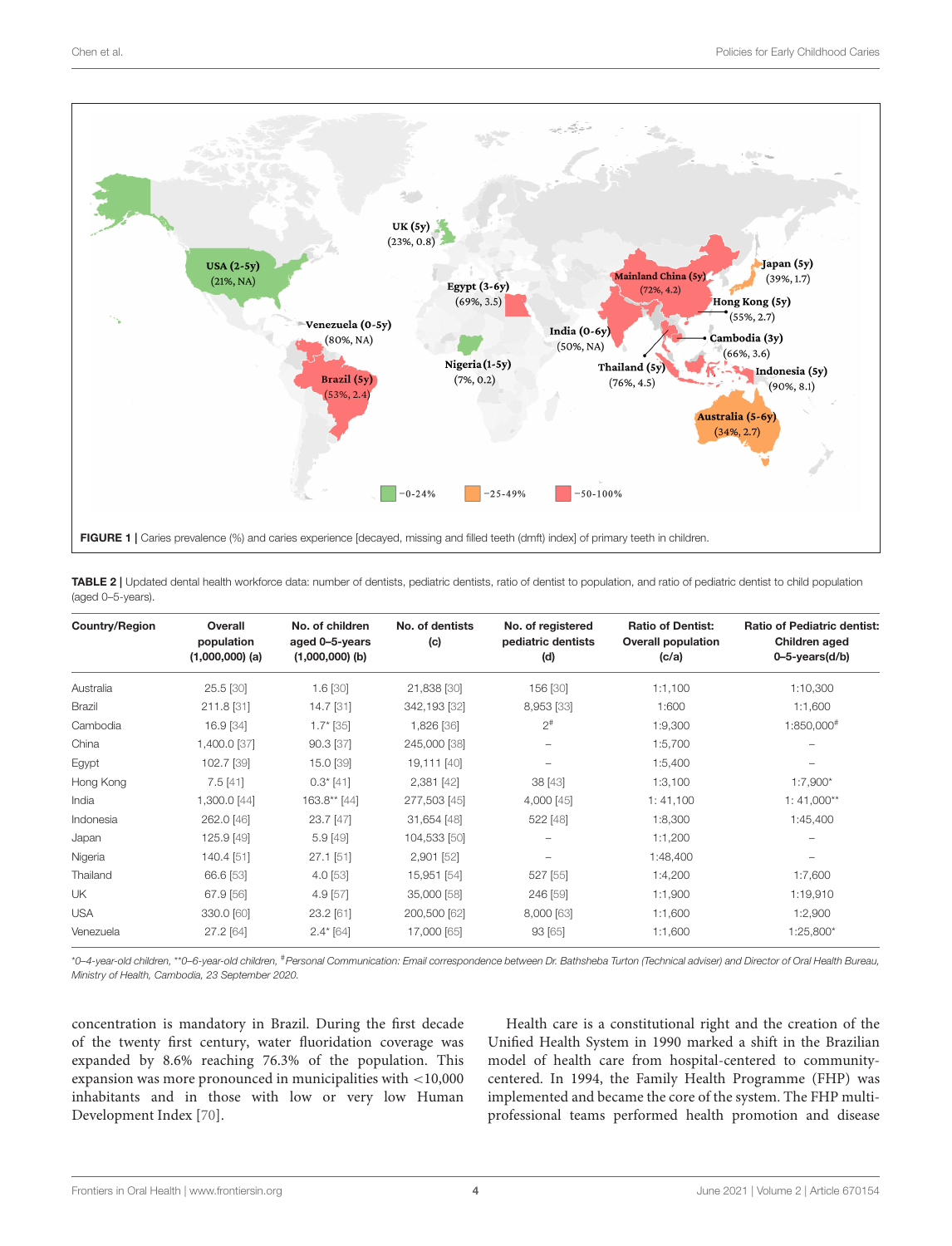<span id="page-4-0"></span>TABLE 3 | Updated oral health policies related to ECC in each country/region.

| Country    | National oral health policy/program to<br>control ECC                                                                                           | <b>Preventive measures</b>                                                                                                                                                                                                   | Public dental healthcare insurance for<br>children aged 0-5                                                                              |
|------------|-------------------------------------------------------------------------------------------------------------------------------------------------|------------------------------------------------------------------------------------------------------------------------------------------------------------------------------------------------------------------------------|------------------------------------------------------------------------------------------------------------------------------------------|
| Australia  | Australia's National Oral Health Plan<br>2015-2024                                                                                              | - Water fluoridation                                                                                                                                                                                                         | - For children from lower income families                                                                                                |
| Brazil     | Smiling Brazil National Oral Health<br>Program (NOHP) since 2004                                                                                | - Water fluoridation<br>- Individual educational-preventive actions<br>with pregnant women<br>- Supplying free toothbrushes and<br>fluoride toothpaste                                                                       | - Universal coverage                                                                                                                     |
| Cambodia   | No national oral health program                                                                                                                 | - No national preventive measures                                                                                                                                                                                            | - No coverage                                                                                                                            |
| China      | The National Program for Chronic Disease<br>Control and Prevention (2017-2025), an<br>action plan for the Healthy China 2030                    | - Promote oral health education in<br>kindergartens                                                                                                                                                                          | - No coverage                                                                                                                            |
| Egypt      | Social Health Insurance Law of 2018 to be<br>fully implemented all over Egypt in<br>15-years offering Social Health Insurance<br>Program (SHIP) | - Basic oral health package (health<br>education with or without fluoride<br>application) proposed under SHIP<br>following evidence-based guidelines                                                                         | - Currently, family Health units offer<br>therapeutic care in a fee-for-service<br>model at low prices and provide mostly<br>extractions |
| Hong Kong  | Oral Health Education Unit (OHEU) aims to<br>improve the oral health status of<br>Hong Kong preschool children since 1989                       | - Water fluoridation with 100% coverage<br>- Provide only oral health education for<br>parents and preschool children                                                                                                        | - Only children of civil servants                                                                                                        |
| India      | No national oral health program                                                                                                                 | - No national preventive measures                                                                                                                                                                                            | - No coverage                                                                                                                            |
| Indonesia  | The National Health Insurance (NHI)<br>scheme 2014                                                                                              | - Primary, secondary, and tertiary oral<br>health care prevention schemes                                                                                                                                                    | - Universal coverage                                                                                                                     |
| Japan      | The 8020 campaign (since 2000)                                                                                                                  | - Checkups at 6 months, 8 months,<br>1-year-old, 2-year-old, and an annual<br>dental check-up at their kindergartens<br>fissure sealants on primary molars                                                                   | - Universal coverage                                                                                                                     |
| Nigeria    | The 2020 National Oral Health Policy                                                                                                            | - Promote access of pregnant women<br>receive routine oral care<br>- Promote children's visit to the dentist by<br>their first birthday<br>- Ensure access and use of fluoridated<br>toothpaste daily by pre-school children | - Universal health coverage                                                                                                              |
| Thailand   | National Health Act                                                                                                                             | - Sugar taxation<br>- Oral health promotion: brushing<br>campaign when the first tooth erupts<br>- Oral health examination and fluoride<br>varnish application at the day<br>care centers                                    | - Universal health coverage including<br>preventive restoration (SMART), simple<br>treatment such as extraction, filling, etc.           |
| UK         | Child Dental Health Care under National<br>Health Service (NHS)                                                                                 | - Oral health promotion (Childsmile,<br>Scotland and Designed to Smile, Wales)<br>- Primary, secondary and tertiary<br>intervention<br>- Soft Drinks Industry Levy: reducing<br>sugar content of drinks since 2016           | - Universal health coverage under NHS<br>but different payment systems in each<br>nation                                                 |
| <b>USA</b> | Medicaid and Children's Health Insurance<br>Program (CHIP)                                                                                      | - Water fluoridation<br>- Dental home program<br>- Headstart (HS) and Women, Infants and<br>Children (WIC) provide education,<br>screenings, check-ups, nutrition<br>services and referrals                                  | - Comprehensive dental coverage for<br>families below the poverty level                                                                  |
| Venezuela  | No specific oral health policy                                                                                                                  | - Salt fluoridation                                                                                                                                                                                                          | - No coverage                                                                                                                            |

prevention interventions and provided disease management both at home and at primary health care centers, mostly focused on maternal and child services [\[71\]](#page-14-18). In 2001, oral health teams (OHT) were incorporated into the FHP. In 2004, the Smiling Brazil National Oral Health Program (NOHP) was launched. It contained a number of proposals aiming at preventing ECC such

as: conducting collective and individual educational-preventive actions with pregnant women, creating opportunities for infant's early contact (no later than by 6 months of age) with the OHT (e.g., utilizing vaccination campaigns to introduce good oral health habits) and performing group activities and home visits for identification and referral of children at high risk or with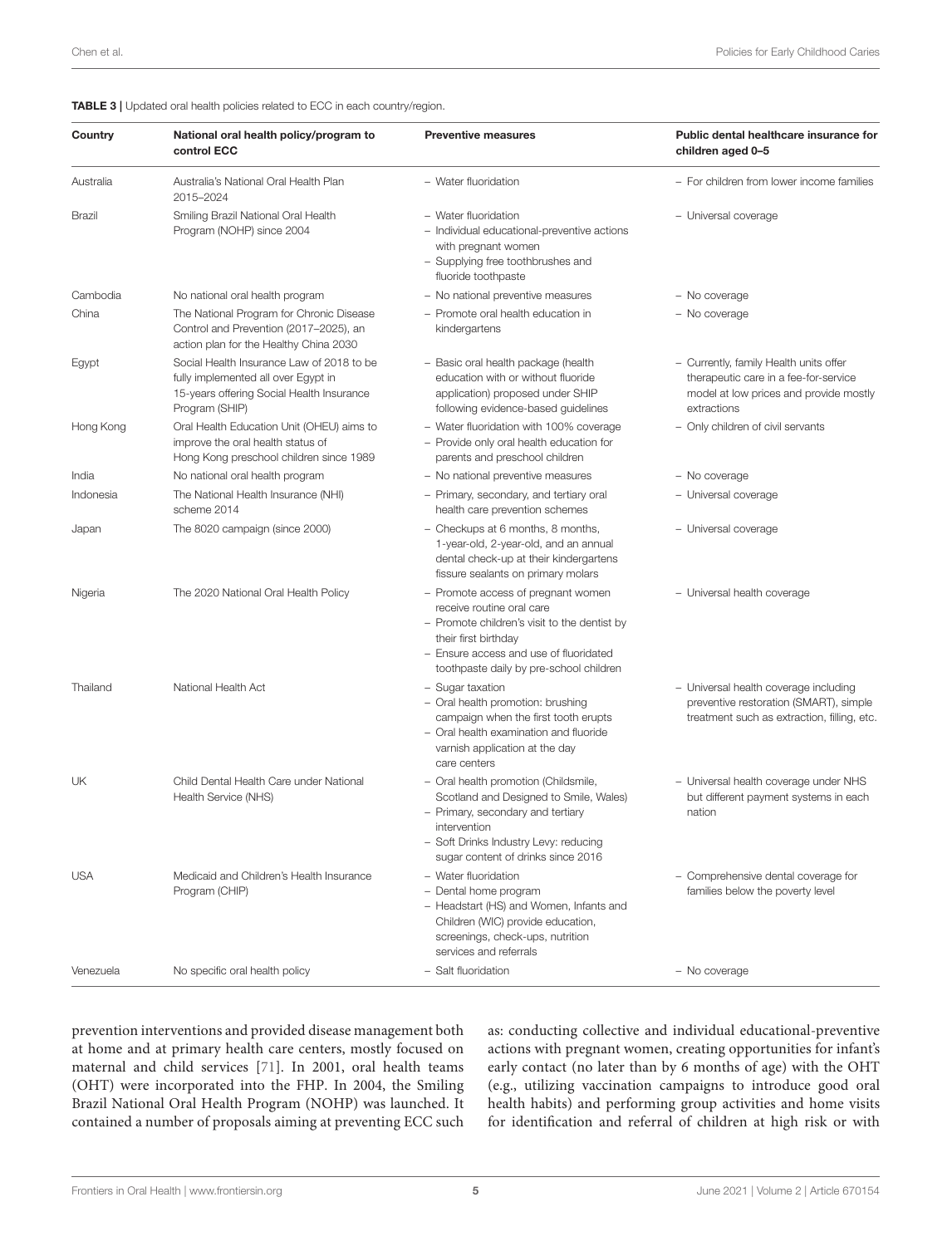dental needs for individual care [\[69\]](#page-14-3). From 2003 to 2009, OHT population coverage increased from 20.5 to 47.5%. However, despite growing numbers of OHT from 2009 to 2017, population coverage fell to 36.7% in 2017 [\[72\]](#page-14-19). In addition, not all (81%) of the OHT provided dental care for children younger than five [\[73\]](#page-14-20).

Supplying free toothbrushes and fluoride toothpaste regularly to children served by the FHP is one of the cornerstones of caries prevention in the NOHP. Nevertheless, regulation regarding fluoride toothpastes marketed in the country establishes the maximum amount of fluoride that they can contain (1,500 ppm) but does not set standards regarding their minimum concentration of soluble fluoride. Therefore, it was commonly found that toothpastes distributed to children by FHP teams had little or no anti-caries benefit [\[74,](#page-14-21) [75\]](#page-14-22). Before 2014, fluoride toothpastes were not recommended for children up to 4-years of age. In 2015, the Children's Health Handbook, which provided information to parents regarding preventive health measures, was updated. Since then, caregivers have been advised to start brushing their children's teeth with a small amount of fluoride toothpaste from the emergence of the first tooth.

Nowadays, high sugar intake is a widespread dietary practice in Brazil; more than 80% of children have been exposed to sugar by 6 months of age [\[76\]](#page-14-23). In order to promote healthy eating habits, recently published national dietary guidelines recommend avoiding the consumption of ultra-processed foods and not offering sugary foods or beverages to children up to 2-years of age.

Thus, there remains considerable room for improvement in early childhood oral health care access in Brazil. Monitoring disease trends more closely and evaluating the impact of policy changes regarding the use of fluoride toothpastes and sugar consumption on ECC prevalence may contribute to the adoption of evidence-based targeted measures of disease prevention and control. Moreover, one cannot overlook that social factors are major drivers of dental diseases. Thus, sustainable positive changes in Brazilian children can only be achieved by reducing socioeconomic inequalities and improving people's overall quality of life.

## Cambodia

The prevalence and severity of ECC in Cambodia had been increasing in the recent decades. The latest survey found that 66% of the 3-year-old children had ECC experience [\[18\]](#page-13-7) and addressing it was a complex problem [\[77\]](#page-14-24). Research had shown that ECC was impacting the growth and development of many children to the extent that Cambodian children with severe ECC had nearly twice the chance of developing stunting malnutrition [\[78\]](#page-14-25), and one in 10 families reported an impact on their household functioning as a result of their child's oral condition [\[18\]](#page-13-7). In recent years, there has been some success in piloting models of care; however, they are yet to attract central government support for an upscale. One model of care for infants tested in Cambodia involved primary prevention (oral health promotion, application of fluoride varnish, delivery of fluoride toothpaste) provided by primary healthcare personnel and integrated with the routine delivery of prenatal and postnatal care (vaccinations, deworming, and vitamin A supplementation). This approach resulted in a 40% reduction in disease for participating children [\[79\]](#page-14-26). A second demonstration project delivered secondary and tertiary prevention (glass iononer sealants, restorative work, and SDF) once children reached a preschool or primary school setting [\[80\]](#page-14-27). An important piece of delivering these interventions is the use of the mid-level provider, the Cambodian dental nurse, in delivering care at scale through government systems. At present Cambodian dental nurses have very few opportunities to be employed within the primary health care system. Although the results of the demonstration projects have been positive [\[79\]](#page-14-26), further work is needed to achieve broad stakeholder buy-in, attract central government resources, and integrate these strategies within the primary health care and education systems.

Even if such programs were to be implemented at scale, it would not address the structural drivers of the disease such as policies and systems that compromise the food environment or prevent social mobility. Added to this is the lack of water fluoridation. In the Cambodian context, it is important to avoid a victim-blaming approach that assumes that families do not have knowledge about oral health. Reported data from Cambodia show that most parents do know about fluoride toothpaste and that sugar is a key cause of caries [\[18\]](#page-13-7); this suggests that it is probably not a gap in factual knowledge that is driving the extreme disease experience. ECC shares a number of risk factors with other non-communicable diseases. This calls for a common risk factor and multi-disciplinary approach. The challenge is how to use systems thinking to design and implement complex approaches that address the problem of ECC across disciplines, industries, and social structures.

## China (Mainland)

ECC is a major public health problem in China. Over 70% of the 5-year-old Chinese children suffered from dental caries at the time of the latest national oral health survey [\[19\]](#page-13-8). In recent decades, the Chinese government has been searching for safe and effective dental caries prevention strategies to manage this oral disease epidemic.

Water fluoridation was first introduced in Guangzhou City, Guangdong Province with a fluoride concentration level of 0.8 parts per million (ppm) in 1965 [\[81\]](#page-14-28). The incidence rate of dental caries decreased by ∼20 to 60% in different areas after the implementation of water fluoridation [\[82\]](#page-14-29). However, this program ceased in 1983 due to the 6.5-fold increase in dental fluorosis [\[83\]](#page-14-30). How to balance the benefits of water fluoridation for ECC prevention and the risk of dental fluorosis continues to attract public attention and arouses a heated discussion in China today. Apart from water fluoridation, the health care system in China provides basic medical coverage for almost all of the population, but the coverage varies in different areas and depends on local regulations. It is estimated that in China over 85% of the total oral care costs is at the patients' own expense [\[84\]](#page-14-31).

In 2016, the Chinese government was dedicated to improving Chinese people's health and making public health a precondition for future economic and social development. Accordingly, the Healthy China 2030 blueprint and associated action plans were released [\[85\]](#page-14-32). The National Program for Chronic Disease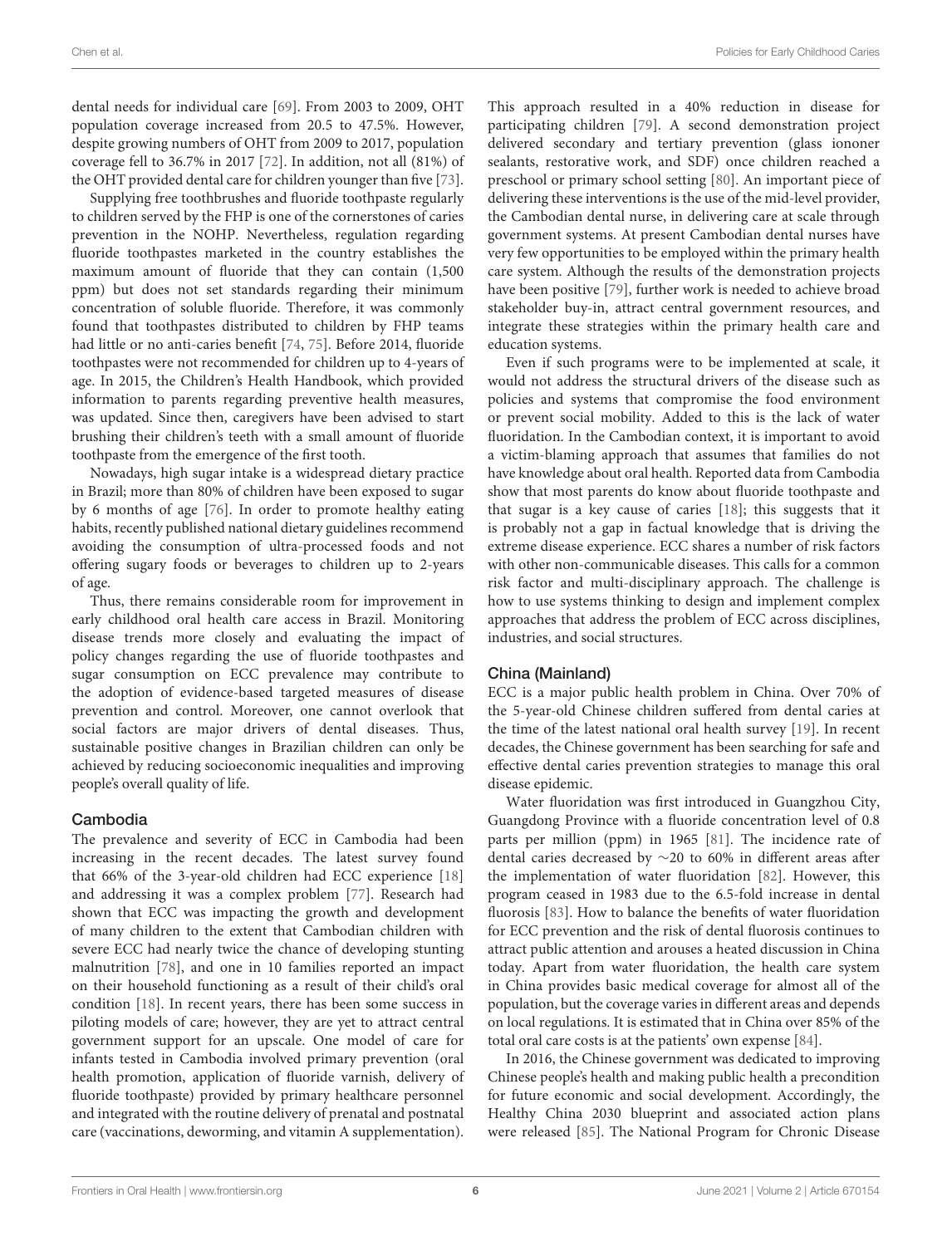Control and Prevention (2017–2025), an action plan for the Healthy China 2030 implementation, proposed several strategies related to oral health promotion, including: (1) promoting oral health education in kindergarten, primary and middle schools; (2) developing oral health-related techniques and instruments; (3) promoting early intervention in community health service centers and township hospitals; (4) integrating oral examination into the regular physical examination; (5) developing a personalized interventions for children and the elderly, which focus on dental caries and periodontal disease management; and (6) providing topical fluoride, pit and fissure sealing and other oral health-care measures to reduce the caries prevalence rate to below 30% by 2025 [\[86\]](#page-14-33). Though not all mentioned strategies are targeting preschool children, preschoolers may still benefit from this national policy if the afore mentioned strategies are well-implemented. The actual implementation program should be investigated and their effectiveness on ECC management needs to be confirmed in the future.

#### Egypt

Egypt is the most populous country in the Middle East and North Africa with about 100 million inhabitants, 15 million of whom are younger than 6-years of age and 57% of whom live in rural areas [\[39\]](#page-13-28). In the last 10-years, studies conducted mainly in Northern Egypt reported an early childhood caries prevalence of 69.6% in 2013 [\[87\]](#page-14-34) and 75% in 2014 [\[88\]](#page-14-35). A nationally representative study published in 2019 reported high prevalence (69.2%) with a mean dmft (decayed, missing and filled teeth) score of 3.5 among the 3-to 6-year-old children [\[20\]](#page-13-9).

In Egypt, there is no fluoridation program and there are wide variations in fluoride concentration in natural water. Also, <2.9% of the children aged 5 or younger had ever used fluoride tablets and 1% had received professional fluoride application [\[89\]](#page-14-36). The Demographic Health Survey showed that only 13% of mothers exclusively breast-fed their children up to 5 months of age [\[90\]](#page-14-37) and the introduction of complementary food with high cariogenic potential may have contributed to high ECC prevalence. In addition, the prevalence of daily brushing in 2- to 5-year-old children was reported to be 22.7% [\[89\]](#page-14-36).

Therapeutic care covering the dental treatment needs of preschool children used to be in the Ministry of Health Mother and Child Health units that were later restructured into Family Health Units. These units offered fee-for-service care at low charges for pregnant women and their children which they paid for out of pocket with no insurance coverage. Most services in Family Health units were emergency such as extraction. A low percentage of <6-year-old children is covered by private insurance schemes, mostly being those whose parents are members of professional unions. Treatment such as pulpotomy constituted 0.4% of all claims and 0.3% of the total cost of care in these private insurance schemes [\[89\]](#page-14-36).

The new Social Health Insurance Law of 2018 provided universal health care for all citizens in order to provide access to health services without financial hardship. The main features of the law are the separation of health services purchase, provision and regulation in addition to extending coverage to include the family as a unit. The law imposes a payment of 1–4% deducted from the total monthly income which is significantly higher than the current payment. Heads of households will pay the share of family members including 0.5% for each child. Provision of dental care is explicitly stated in the law. Under this law, preschool children will be health-insured so that it would be possible to develop a basic package aiming at the prevention of ECC including health education, dietary counseling, fluoride application and/ or other evidence-based modalities. The enactment of the law will proceed in phases to cover the whole country within 15-years [\[91\]](#page-14-38). Assessing methods to deliver timely, cost-effective and culturally tailored services are challenges for the implementation in preschool children with high caries prevalence.

# Hong Kong

The latest territory-wide survey showed that around half (55%) of the 5-year-old children had ECC and more than 90% of the decayed cavities remained unrestored [\[92\]](#page-14-39). The government of Hong Kong has been actively implementing several oral health promotion programs to manage ECC. Water fluoridation was the first territory-wide program, which was launched in 1961 at a level of fluoride concentration of 0.8 parts per million (ppm). In 1988, the fluoride concentration was adjusted to 0.5 ppm [\[93\]](#page-14-40). Water fluoridation is considered an important dental public health measure in Hong Kong, with 100% of the population consuming fluoridated water. In 1989, The Department of Health set up the Oral Health Education Unit (OHEU), which aims to improve the oral health status of Hong Kong preschool children [\[93\]](#page-14-40). Free oral health educational materials such as leaflets are available for parents and kindergarten teachers. After the implementation of water fluoridation and establishment of the OHEU, the oral health status of preschool children in Hong Kong significantly improved during the 1960s and 1990s [\[94\]](#page-14-41). Non-governmental organizations also launched short-term community oral health services, including free oral examination and topical fluoride treatment for preschool children. However, these short-term projects can only benefit a small portion of preschool children in Hong Kong. Nevertheless, the prevalence of ECC has shown no significant change since 2001 [\[93\]](#page-14-40).

The Faculty of Dentistry at The University of Hong Kong, the only dental school in Hong Kong, had implemented a pilot "Preschool Oral Health Program" in 2008–2009. Later, this program was scaled up and continued providing dental screening and SDF treatment for caries control for kindergarten children from 2010 to 2019. Several clinical studies of SDF were conducted in Hong Kong and all studies showed favorable results of SDF in arresting dentine caries [\[12,](#page-13-1) [95\]](#page-14-42). Recently, the Faculty of Dentistry at the University of Hong Kong launched the "Jockey Club Children Oral Health Project" (JCCOHP) in 2019, which is supported by The Hong Kong Jockey Club Charities Trust [\[96\]](#page-14-43). This large-scale school-based oral health project aims to screen all of Hong Kong's preschool children for ECC, control existing cavities with SDF treatment, and prevent dental caries through oral health education for parents and teachers. Nevertheless, there still exist areas for continued improvement. The effectiveness of this large-scale kindergarten-based dental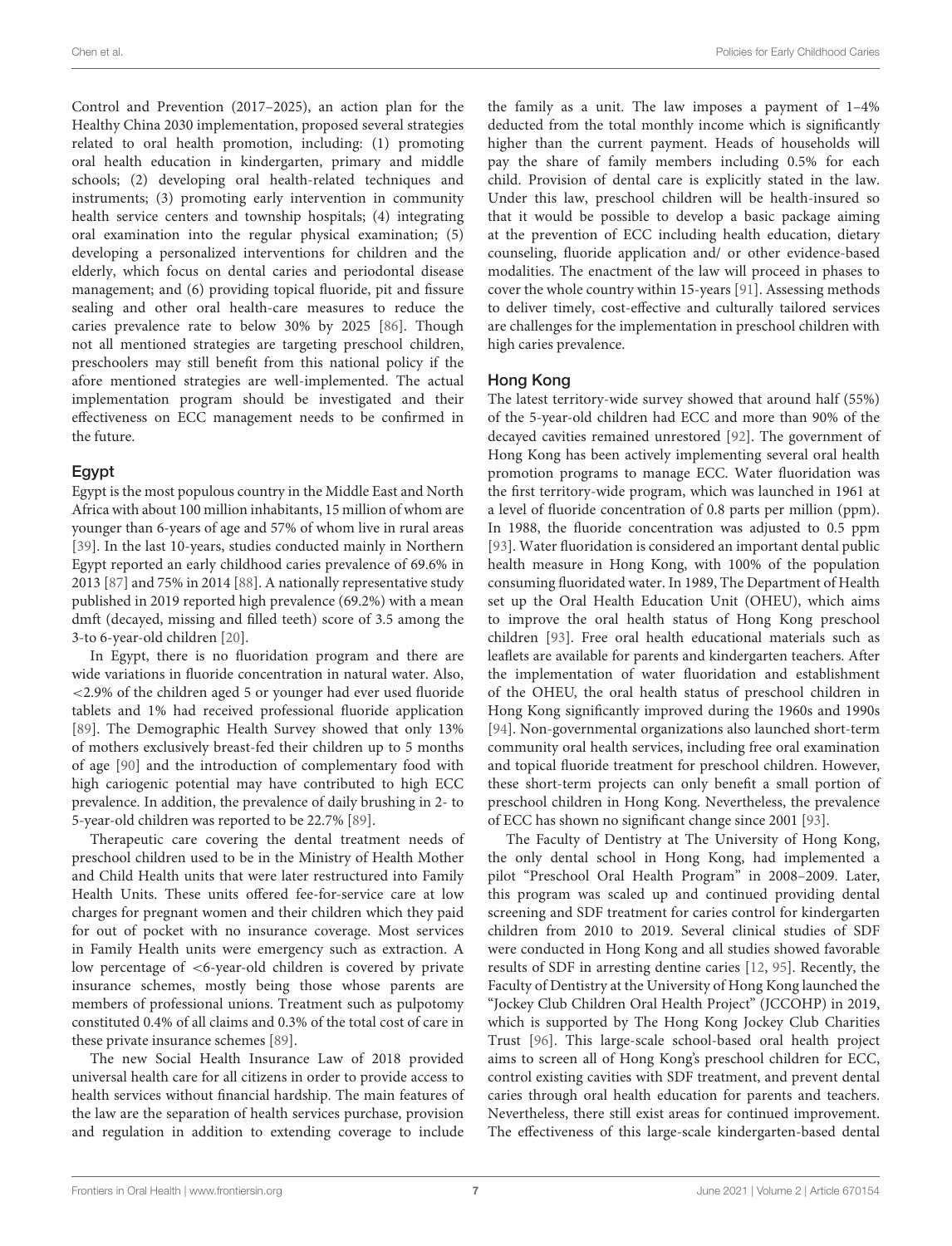care service in managing ECC needs to be confirmed. Impacts of this program on oral health, as well as societal and economic aspects should be systematically evaluated and documented.

#### India

A systematic review summarized that the prevalence rate of ECC among 0- to 6-year-old children in India was 50% [\[22\]](#page-13-11). The Government of India's Ministry of Health and Family Welfare has envisaged the National Oral Health Program for affordable, accessible, and equitable oral health care delivery with a wellcoordinated manner of bringing about "optimal oral health" for all [\[97\]](#page-15-0). The objectives of this program are to improve the determinants of oral health, reduce morbidity from oral diseases, integrate oral health promotion and preventive services within the general health care system, and encourage the promotion of a public private partnership model for achieving better oral health. To achieve these objectives, the government has decided to assist state governments in initiating the provision of dental care along with other ongoing health programs implemented at various levels of the primary health care system under the umbrella of the national health mission. The Government of India also helps in developing prototype information, education and communication materials/behavior change communication materials for dissemination of information and to raise awareness about oral health across the country.

Rashtriya Bal Swasthya Karyakram (RBSK) is an important initiative under the National Rural Health Mission (NRHM) which aims at early identification, and early intervention for children from birth to 18-years to cover the 4 D's, namely defects at birth, deficiencies, diseases, and development delays including disability [\[98\]](#page-15-1). This scheme enables the 0–6-years age group to be specifically managed at District Early Intervention Centers (DEIC). Child health screening and early intervention services under RBSK are envisioned to cover 30 selected health conditions for screening, early detection, and management. Dental conditions are included amongst these conditions under the ambit of the RBSK scheme. Nevertheless, only a few provinces in the country have adapted this and recruited pediatric dentists for the DEIC. Even though dental conditions are one of the D's, specific guidelines on detection of early changes or white spots lesions have not been specifically addressed. In the future, this channel of health care delivery can be used to introduce specific preventive measures to prevent ECC at the population level.

Currently in India, no large-scale primary, secondary, or tertiary-level preventive programs targeted to prevent ECC exist. The recently launched entity named "Centre for Early Childhood Caries Research" (CECCRe) is established as the first dedicated ECC research center in the country. CECCRe primarily focuses on ECC prevention. Presently, a few cost-effective sustained interventions are being tested in small cohorts of cleft children. The preliminary results have been very encouraging in terms of early identification of early changes, thereby preventing ECC by a principle called Sustained Anticipatory Guidance (SAG). CECCRe is planning to integrate the delivery of cost-effective preventive measures through RBSK and NRHM in the coming years. The projects being carried out at CECCRe focus on studying epidemiology, etiology, behavioral factors, host factors namely enamel surface, morphology, contact areas, ECC and general health, and cost-effective interventions to control ECC at both individual and population level.

In India, the formidable challenge is emphasizing oral health as a national priority. In addition, increasing the awareness regarding prevention of ECC among the common man, health care professionals, and dental professionals is a large task. The country has made significant efforts to handle other health care burdens including infant mortality and communicable diseases. However, evidence suggests that the prevention of ECC can improve the general health of infants and children. This may persuade health policymakers to effectively integrate ECC prevention into RBSK and execute through Early Intervention Centers across the country in the near future.

#### Indonesia

The prevalence rate of ECC in Indonesia was reported to be 90% for 5-year-old children in 2018 [\[23\]](#page-13-12). Indonesia is a middleincome country with 262 million inhabitants from more than 300 ethnicities and spread over 17,744 islands. The ratio of dentists in 2004 and 2019 was 5 and 13 dentists, respectively, per 100,000 people [\[46\]](#page-13-35). A national policy on oral health was published by the Indonesian Ministry of Health decree number 89-Year 2015 and stresses oral health as an integral part of general health. Although primary, secondary and tertiary oral health care prevention was described comprehensively in that decree, unfortunately information regarding its implementation and evaluation is limited. Population measures such as affordable fluoridated toothpaste, oral health education, and parental counseling are available. Nonetheless, these approaches, which include topical fluoride, sealants and SDF programs, are not yet included in a nation-wide program due to limited resources. As one strategy, the Indonesian Government implemented the National Health Insurance scheme, the world's largest social health insurance, which was initiated to improve access to health care for of all citizens including children in remote and disadvantaged communities [\[23\]](#page-13-12). The prevalence rate of dental caries is high among Indonesian children due to various factors including frequent sugar consumption. Preventive programs should address sugar restriction, particularly addressing the practice of adding sugar to milk [\[99\]](#page-15-2). Mandatory school programs that increase tooth-brushing frequency with fluoride toothpaste to twice daily would be feasible and sustainable to implement. Although access to limited oral health personnel has changed toward equality and equity, socioeconomic, and geographic barriers remain a challenge in access to dental care for young children in Indonesia.

#### Japan

In Japan, there is a comprehensive governmental strategy to improve oral health for all ages, instead of a strategy solely focused on ECC [\[100\]](#page-15-3). This strategy includes care for pregnant mothers and children up to 5-years-old. This governmental strategy has been known as the 8020 campaign; the goal is for individuals to keep 20 of their own teeth until the age of 80 to enjoy eating with their own teeth for their entire life. The prevention of ECC is conducted as the start-line of good oral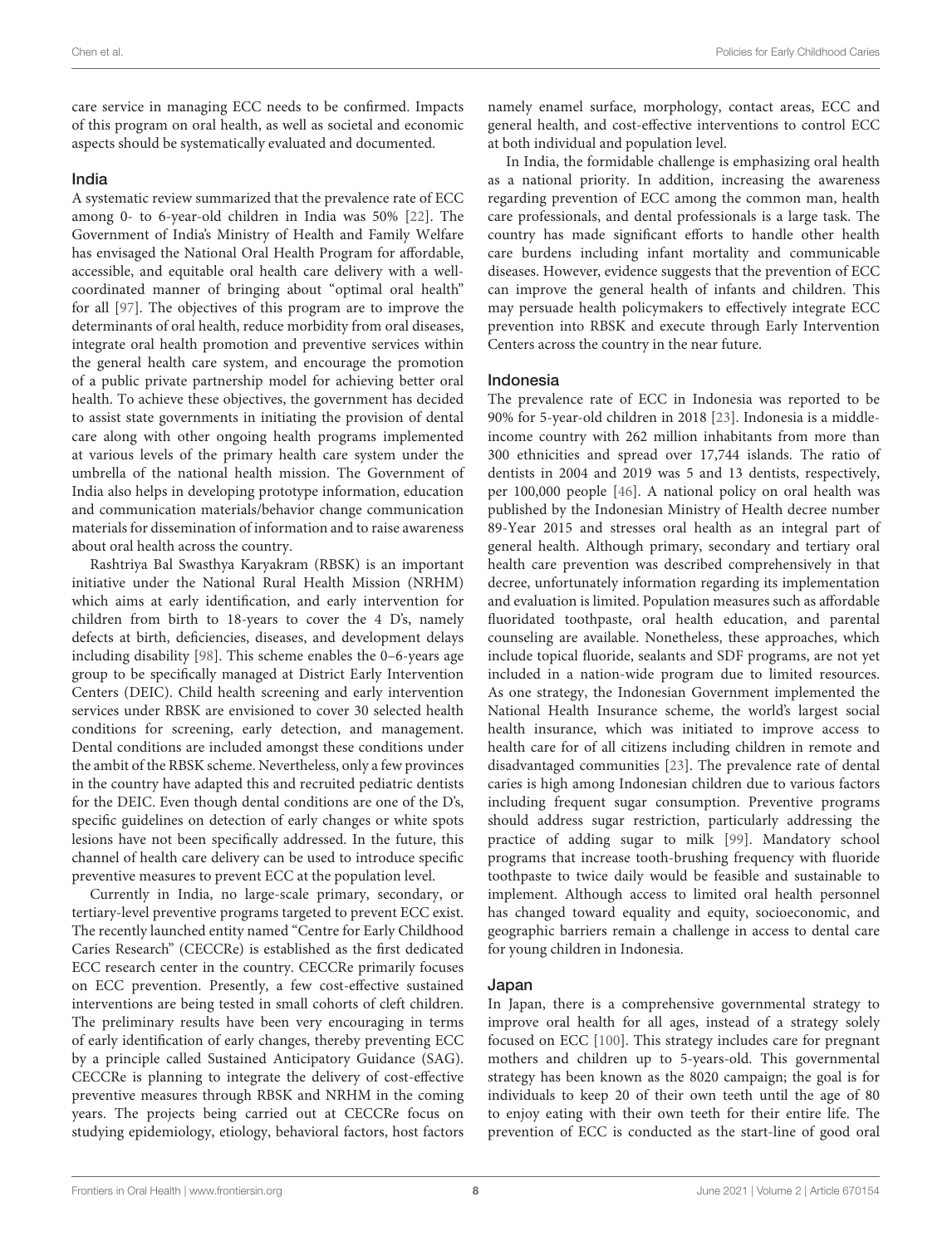health throughout the life course. This campaign has continued for over 30-years. At its start, only 10% of people 80-years of age had 20 teeth; however, the number had increased to 50% by 2016 [\[100\]](#page-15-3). Furthermore, it does not only affect oral health but also helps to improve the overall quality of life [\[101\]](#page-15-4).

As a governmental strategy, the barrier of dental utilization for children has been minimized. Everyone in Japan has dental insurance, and their out-of-pocket expenses for those in kindergarten and younger are also covered by local governments. Thus, their cost of dental care is zero. As another part of the strategy, well-being checkups at 18 months and 3-years old are conducted as a government project, and in 2017 acceptance rates were 96.2 and 95.2%, respectively [\[102\]](#page-15-5). City or other local governments conduct other well-being checkups at other ages, such as 6, 8 months, 1-, 2-years-old, and so on. Furthermore, all students, starting from kindergarten to high school level, have to receive an annual dental check-up at their schools. The school dentists are required to report the children's dental condition to the child's parents and refer them to their dentist as needed. Schools also have to report the attendance rate of dental checkup, oral health information of their pupils, such as dft, and the rate of receiving follow-up dental care to the government.

Government also encourages dentists to conduct preventive care in their dental clinic through a "dental home" program. When a dental clinic is approved as a "dental home" by the Bureau of Health and Welfare, these dental homes will receive incentives from insurance organizations when they enhance preventive care programs.

Regarding the use of fluorides, government and dental professional groups recommend water fluoridation, but local water departments are pessimistic due to the previous fluorosis problems. Toothpastes can contain fluoride up to 1,450 ppm. SDF was applied to children in the 1970–1990s, however, SDF is currently seldom used for caries management in Japan. Regarding dental sealants, they are proactively placed on primary molars and helps to prevent dental caries [\[103\]](#page-15-6). In conclusion, oral health problems, including ECC, have decreased in Japan with the contribution of a governmental strategy to reduce the barrier of dental utilization and to encourage dentists toward preventive care.

#### Nigeria

In Nigeria, the prevalence rate of ECC was 7% for 1- to 5 year-old children in 2014 [\[25\]](#page-13-14). The goal of the 2020 National oral health policy for Nigeria is to strengthen the national health system so that it will be able to provide gender-sensitive, equitable, accessible, affordable and efficient oral health services that meet the preventive, curative and rehabilitative health needs of all Nigerians, thereby reducing their oral health-related morbidity and disability and improving their well-being and development [\[104\]](#page-15-7). Its strategic approach is to improve the competency of the oral health workforce engaged in the delivery of services in the public health sectors in Nigeria, while ensuring the private sector and non-governmental organizations complement health care delivery at the national, state and local government levels. Second, it promotes integrated oral health care as a cost-effective way to reduce the oral disease burden. Third, efforts will be made to increase funding and expand the fiscal space for oral health care, as oral health diseases disproportionally affect the poor and socially disadvantaged members of society, and outof-pocket expenditures for oral diseases may have catastrophic effects on households in Nigeria [\[105\]](#page-15-8). Finally, the government also promotes the conduct of oral health research, and the monitoring and evaluation of the oral health policy and national oral health programs to ensure accountability and learning.

The policy thrust for ECC prevention is to integrate oral health care into health care for mothers and pre-school children health care. The strategic direction is to promote the access to routine oral care for pregnant women; promote children's visits to the dentist by their first birthday; ensure access and use of fluoridated toothpaste daily by pre-school children; ensure pre-school children brush their teeth twice daily; and support efforts that ensure preschool children do not consume free sugar in-between-meals more than once a day. In addition, the building of healthful settings that support oral health care will be promoted, such as ensuring schools have policies on reduced access to sugary snacks within and around school premises and ensuring that childcare givers can correctly decipher the caries status of children will be promoted. In addition, the policy promotes structural changes that support enforcement of regulation on fluoridation of all toothpastes in Nigeria; institution and enforcement of regulations on food labeling for sugar content, reduction of sugar in foods; marketing and promotion of sugary foods to children; taxes on sugar-sweetened beverages; and the provision of oral health care as part of the maternal and child health care package in primary health centers [\[104\]](#page-15-7).

The national strategic approach to ECC management in Nigeria is primary prevention: Screening for diseases and referral for treatment is a primary prevention strategy. However, the linkage to care following oral health screening has been very poor in Nigeria [\[106\]](#page-15-9). Linkage to care may be improved through community-based oral health care service delivery. The number of dental care centers in 2013/14—is limited and concentrated in urban Nigeria. There were only 679 public and private dental clinics for the population of over 180 million in Nigeria [\[107\]](#page-15-10). Distance to oral health clinics is a challenge for caries management in children in Nigeria [\[107\]](#page-15-10). Running mobile clinics would help to address this challenge [\[108\]](#page-15-11).

In addition to physical barrier, there is also financial barrier to care access in Nigeria. Over 80% of dental caries in the primary dentition remain untreated [\[109\]](#page-15-12). Universal health coverage programs can help reduce the burden of health care borne by individuals. However, <15% of the population in Nigeria have access to health insurance with over 80% of Nigerians paying out-of-pocket for health care [\[105\]](#page-15-8). Also, the use of conditional cash transfer may improve the uptake of oral health care services [\[110\]](#page-15-13) as this strategy improved the uptake of maternal care services by mothers in Nigeria [\[111\]](#page-15-14). There is a new national health insurance scheme policy that makes it compulsory for all Nigerians to have national health insurance. It is important to evaluate how this scheme may improve the access of children with early childhood caries to preventive and curative care services.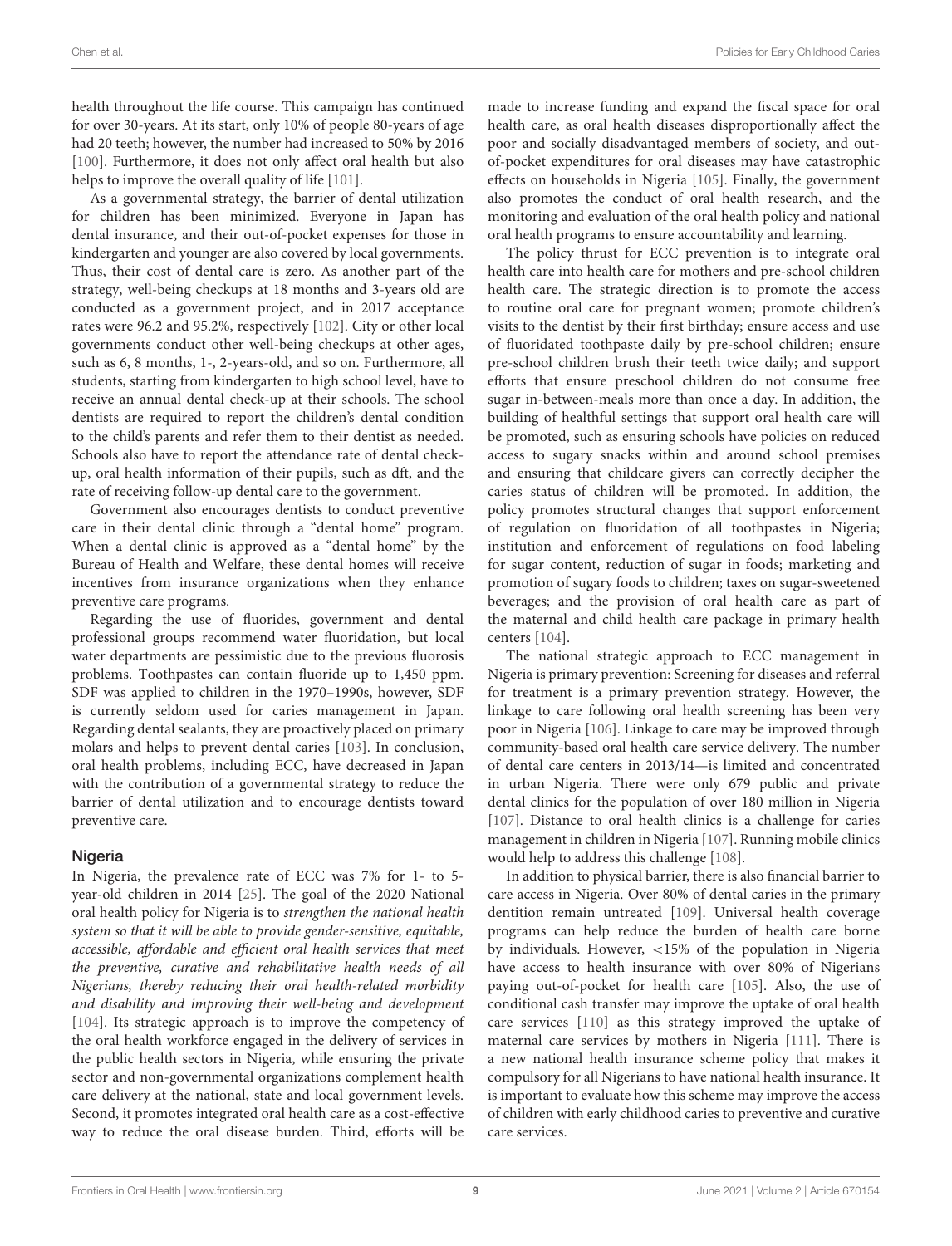Planning for ECC control and management is also limited in the absence of data [\[6\]](#page-12-5): Nigeria does not have representative national oral health data on the prevalence of ECC and individual-, family-, community-, and governance-related factors that increases the risk for ECC, or on the barriers and challenges to preventive and curative dental service utilization by preschool children. Data on the prevalence of ECC can be collected as part of the National Demographic Health Survey thereby ensuring a regular and cost-effective data collection process. The availability of regular nationally representative data on ECC will help facilitate the development and implementation of a national oral health program, and its monitoring.

#### Thailand

The recent Thailand National Oral Health Survey found a high ECC prevalence in both 3- and 5-year-old children (52 and 76%, respectively). The survey in 2017 revealed a lower caries prevalence among 5-year-old children, compared to the previous survey in 2006 (75.6% in 2017 vs. 80.6% in 2006). However, most cases of ECC remained untreated [\[26\]](#page-13-15). The Bureau of Dental Health, Department of Health, Ministry of Public Health is responsible for improving oral health and has been focusing on young children in the past decades. Due to a shortage of oral health manpower in Thailand, the Bureau of Dental Health focuses on the primary prevention of dental caries, especially the reduction of sugar consumption through the "Sweet Enough Network" [\[112\]](#page-15-15). This program, which started in 2002 led to a national policy to stop sugar being added to infant formulas in 2006 and is believed to be a key explanation for the lower rate of ECC in 3-years-old children in the last two National Oral Health Surveys. Recently, the Ministry of Public Health launched another campaign, "Tooth-brushing on the first tooth eruption with appropriate fluoride toothpaste." This campaign aims to encourage community participation and provide hands-on training for the mothers or caregivers on how to detect and remove dental plaque by brushing the baby's first teeth to erupt from around 6 months of age [\[113\]](#page-15-16). The aim is to promote oral health self-care for children and their families through dental therapists and trained village health volunteers country-wide. Dental therapists also provide oral health examinations and fluoride varnish applications at day care centers as secondary prevention for ECC. In the past decade, dental therapists and public health dentists have received hands-on training in ECC diagnosis [\[114\]](#page-15-17) and management using SMART (Simplified Modified Atraumatic Restorative Treatment) as tertiary prevention for open dentine cavities especially in primary molars. SMART is based on partial caries removal, selective removal of soft dentine with spoon excavators and fillings with capsulated glass ionomer cements; the technique is minimally-invasive, painless and acceptable to young children [\[115\]](#page-15-18). Recently, in some provinces 38% Sliver Diamine Fluoride has been used for secondary or even tertiary prevention of ECC. Even though Thailand has dental therapists distributed countrywide, they are overloaded with the responsibility of providing simple treatment and promoting oral health for all age groups including pre-school children, school children, adults and the elderly at sub-district health centers. It would be advantageous in the future to have someone solely focused on and responsible for ECC management in the community in order to reduce ECC prevalence and contribute to a better quality of life for pre-school children. How to retain long-term community dental therapists responsible for non-invasive ECC interventions as part of ECC management under the supervision of a public health dentist is a challenge.

#### United Kingdom (UK)

The prevalence rate of ECC for 5-year-old children in UK was around 23%. The nations of the UK have similar rates (with slight differences). The overall prevalence figure given is for England only but is considered broadly representative as there is no reliable combined data for the whole UK [\[27\]](#page-13-16). Almost all of child dental health care in the UK is carried out under the National Health Service (NHS) and government-funded, so free at point of care. England, and the devolved nations (Scotland, Wales, and Northern Ireland) have health, and oral health, as a decentralized responsibility. Each nation has taken a different approach to looking after children's teeth in community oral health programs/campaigns and dental care remuneration systems. National oral health surveys have been carried out regularly since the 1980s and give a picture for children aged around 5-, 8-, and 12-years old (the beginning, middle and end of primary school). They show continuing widespread variation in the prevalence and severity of experience of dental caries [\[116\]](#page-15-19), extending across geographical areas, deprivation and ethnic groups. The monitoring programs not only allowed scrutiny of the oral health of children in general but also an opportunity to assess the impact of oral health promotion programs such as ChildSmile [\[117\]](#page-15-20) in Scotland and Designed to Smile in Wales [\[118\]](#page-15-21).

Dental therapist/ hygienists and dental hygienists have a limited scope of practice but are trained to the same standard as dentists in providing these. However, despite the financial benefits of them providing aspects of care, they have not been successfully incorporated into the workforce for a number of reasons [\[119\]](#page-15-22). There are very few specialists in pediatric dentistry and these are concentrated mainly in urban areas or are consultants who manage complex care needs such as children who have craniofacial abnormalities, hypodontia or are medically compromised [\[120\]](#page-15-23).

The large oral health surveillance programs are carried out every 10-years (for England, Wales, and Northern Ireland), with the last one in 2013. In Scotland, they are every 2-years for 5-year-olds, with the last one in 2018.

In 2013, a lower proportion of 5-year old children had obvious decay experience in primary teeth in England (31%, dmft 0.9) than children in Wales (41%, 1.5), Northern Ireland (40%, 1.4), and at that time, in Scotland [\[116\]](#page-15-19). However, the smaller, more frequent and more recent national programs show some improvement in those nations.

#### **England**

The proportion of children with visible caries in 2008 was 31% (the dmft at that time was 1.1) and has dropped to 28% in 2012 (0.9), 25% in 2015, and 23% in 2017 (0.8), remaining there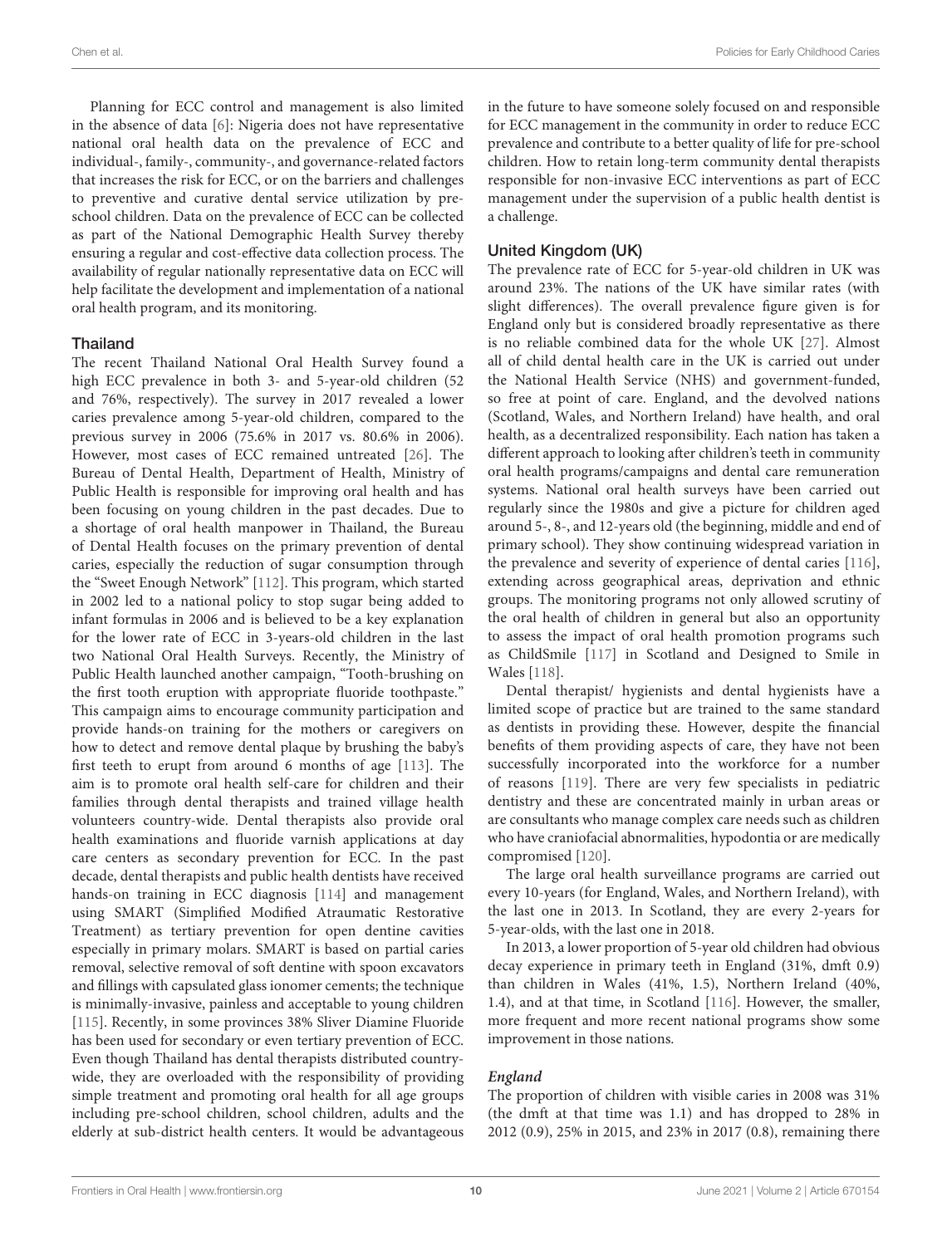in 2019 [\[27\]](#page-13-16). In the most deprived groups, 35% of children experienced caries, compared to 14% in the most affluent group. There was also higher experience in Black, Asian and Minority Ethnic groups [\[27\]](#page-13-16).

#### **Scotland**

The proportion of 5-year-olds with visible caries experience has shown a progressive reduction from 60% in 1988 (dmft 2.8) to 55% in 2003, 42% in 2008, 36% in 2010, 33% in 2012, 32% in 2014, 31% in 2016, and 29% in 2018 (dmft 1.1) [\[121\]](#page-15-24). The change from a flatline to an upward trajectory, however, did not happen until around 2005/6 and was associated with the Childsmile program [\[117\]](#page-15-20). Although there has been a reduction in caries experience for children across all socio-economic groups, the inequality gap has remained constant at around 30% difference in decay experience for children in the lowest socioeconomic level (SE) groups compared to those in the highest, i.e., around 14% of children in the most affluent fifth of the population experience visible caries, compared to 44% for those children in the most deprived fifth of society [\[121\]](#page-15-24).

#### **Wales**

In 2009, around 50% of 5-year-olds in Wales had visible caries, a figure that had remained static for the preceeding 10-years (dmft was 1.98). Similar to Scotland, Wales brought in a program funded by the Welsh Government called Designed to Smile but in Wales, the program was specifically targeted toward children in areas with the highest caries prevalence [\[122\]](#page-15-25). In 2013 (the last survey), this had dropped to around 41% (dmft 1.5) [\[116\]](#page-15-19).

In slight contrast to Scotland, and perhaps linked to the targeted design of the program, the most deprived fifth of children have seen the largest reduction of 15% in decay prevalence against an average of 13% across all groups (Welsh Government 2019). In 2015/16 the dmft had dropped to 1.22 [\[122\]](#page-15-25).

Overall, the future direction of policy seems set to be determined by the devolved countries own health systems for Scotland, Wales and Northern Ireland. There are common moves to try to shift the focus toward prevention both outside the dental surgery and inside. However, moving away from payment systems that incentivize "treatment" or even "no treatment" rather than delivery of high-quality preventive care and behavior change is elusive. There is a significant movement from the Welsh government to move toward a prevention-based payment system. This is currently being implemented. The role of the Soft Drinks Industry Levy [\[123\]](#page-15-26) or "sugar tax" on dental caries, and how much, if any, they benefit those children in the most deprived groups, is unclear.

#### United States of America

The 2016 national survey reported that 21% 2- to 5-year-old children in USA had ECC [\[28\]](#page-13-17). Public health measures like water fluoridation and the widespread use of fluoride toothpaste instituted and promoted in the United States (US) since the 1960s, have resulted in a decline in prevalence of caries in children and the whole population. In conjunction with other national programs, there have been some degree of success: Data from the National Health and Nutrition Examination Survey (NHANES) 2015–2016 indicate that prevalence of dental caries and untreated dental caries in pre-school children have shown a slight decrease since 2011. However, it is still a fact that total dental caries increases with age, going from 21.4% among children 2–5 to 50.5% among those aged 6–11 [\[28\]](#page-13-17). Furthermore, the improvement in oral health has not been consistent for all ages or socio-economic groups. For both total and untreated caries, prevalence decreased as family income level increased. When compared to other population groups in the US, American Indian, Alaska Native (AI/AN) preschool children have the highest level of tooth decay (71.3%), more than 4 times higher than white non-Hispanic children (24.9%), followed by Mexican American children (41.5%), and non-Hispanic black children (30.3%) [\[124\]](#page-15-27). Caries prevalence in these ethnic minorities is reportedly due to differences in host, bacterial, behavioral, sociodemographic and environmental risk factors [\[28,](#page-13-17) [124\]](#page-15-27).

Government funded programs like Medicaid and Children's Health Insurance Program (CHIP) offer comprehensive dental coverage for families below the poverty level who fall within vulnerable populations at risk for dental decay. In addition to restorative care (tertiary prevention), these programs cover minimally invasive treatments aligning with important primary prevention policies brought forward by American Dental Association and American Association of Pediatric Dentistry. These include the establishment of a dental home when the first tooth erupts or at age 1, which encompasses all preventive measures consistent with a dental home, as well as secondary prevention programs, like sealant programs in schools. Other government-funded programs like Headstart (HS) and Women, Infants and Children (WIC) provide education, screenings, check-ups, nutrition services and referrals. Sadly, utilization of these programs is not as high as it should be, due to different barriers. In the past, efforts to reduce ECC have focused more on providers and funding rather than considering social determinants of health of families and behavioral issues, resulting in mixed success [\[125\]](#page-15-28).

A recent study found that, all else being equal, the odds of untreated dental caries associated with non-financial barriers were higher than the odds of untreated caries associated with financial barriers for children, perhaps thanks to comprehensive dental coverage through Medicaid and CHIP [\[126\]](#page-15-29). Additionally, factors such as a lack of convenient appointment times, parental busyness, prohibitive distance to a dentist's office or a child's fear of the dentist play a critical role in untreated caries among children and deserve more attention. There is a need for alternative interventions such as school-based prevention and sealant programs, which overcome many of the cited barriers [\[126\]](#page-15-29). But just as important, education for parents to raise their oral health literacy is imperative for them to learn the value of utilization of available preventive resources and establishing oral health behaviors that will positively impact the child's life course [\[127\]](#page-15-30).

The biggest challenge of managing ECC in the US, as 80% of the burden of disease falls into 20% of the population, is to implement evidence-based strategies to overcome the social determinants of health so vulnerable children have a chance for improved, sustained oral health.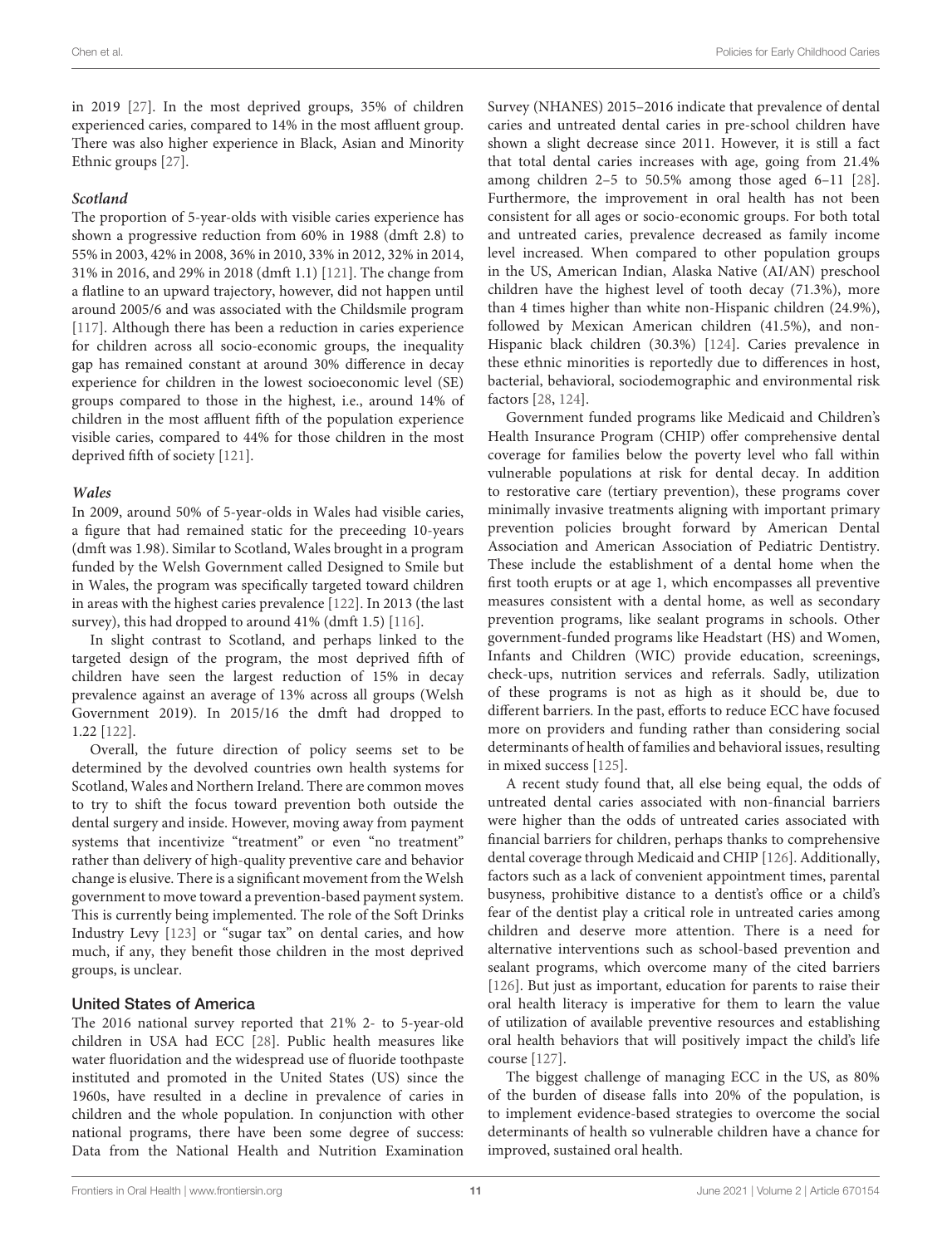## Venezuela

In Venezuela, government health policies focus on communitybased health programs to promote overall well-being, prioritizing primary prevention. General measures such as oral health education and the use of fluoridated toothpaste are advised for school settings [\[128\]](#page-15-31). No concise information regarding specific measures to prevent or treat ECC is available, and no ECC programs are currently being implemented in the country [\[129,](#page-15-32) [130\]](#page-15-33).

There is a scarcity of information on the epidemiology, etiology and effective prevention of ECC in preschool children in Venezuela. Most data have been collected by university researchers with diverse methodologies and small population samples, which do not allow for a national mapping of the ECC situation in the country at this time. Based on two studies in 1995 and 2008, the prevalence of ECC in Venezuelan children up to age 5 varied from 24 to 74% [\[131,](#page-15-34) [132\]](#page-15-35).

Population primary prevention measures have included salt fluoridation since 1997 (200–220 milligram potassium fluoride per salt kilogram) [\[133\]](#page-15-36). Secondary preventive measures and ECC management are not addressed in national health programs.

A large segment of Venezuelan infants and preschoolers are at risk of ECC and severe early childhood caries (SECC), based on the reported malnutrition and poverty levels for the county [\[132,](#page-15-35) [134\]](#page-15-37). A 2007 study showed that any children of lower socioeconomic status were not practicing any healthy oral care habits at all [\[135\]](#page-15-38).

Regrettably, at the present time ECC is not a priority for national health programs. The main challenge remains the acknowledgment of ECC as a public health problem and the development of evidence-based dental public health policies to address the ECC epidemic in a sustainable way.

# **DISCUSSION**

The FDI World Dental Federation has called for action to control the high global prevalence of ECC and encourage the use of preventive dental medicine to reduce the burden of tooth decay [\[136\]](#page-15-39). The dental experts of the World Health Organization (WHO) Global Consultation reviewed the risk factors of ECC and recommended that "national health authorities should develop strategies and implement interventions aimed at preventing and controlling ECC" [\[137\]](#page-15-40). The present review reported the following highlights. First, the prevalence of ECC varies across the globe. The burden of ECC remains high in most of the developing countries (**[Table 1](#page-2-0)**). The distribution of ECC is disproportional as children from low-income countries have higher ECC prevalence rates and higher mean dmft scores. Apart from that, the dentist to population ratios and the pediatric dentist to children-under-age-5 ratios are small in developing or low-income countries. This reveals that an insufficient number of dental care professionals is a common problem in these countries, which may have implications for ECC control (**[Table 2](#page-3-1)**). Furthermore, different patterns to manage, finance, and deliver child oral health care services were found among the countries (**[Table 3](#page-4-0)**). Most of the countries in this review provide oral health coverage for young children. However, most of the preventive strategies focus on the individual level and less on the macro-level.

The difference in the prevalence of ECC between countries/regions may be attributed to different oral health care provisions which may be affected by a wide range of social, economic and political factors, as well as the use of fluoride and oral health related habits. Also, there were different caries diagnosis criteria used—not all used the WHO criteria (such as Cambodia, India, and UK)and not all sampling was similar. This review found that countries that provided free oral health assessments (dental checkups) and comprehensive public health programs such as Japan, UK, and USA reported a lower prevalence of ECC. Countries without prevention programs like Cambodia and India showed a higher prevalence of ECC. Macro-level interventions for ECC management such as water fluoridation, salt fluoridation and sugar taxation were only reported by some countries/regions (Australia, Brazil, Hong Kong, Thailand, UK, USA, and Venezuela). But the prevalence of ECC among 5-year-old children in these countries/regions varied (from 23 to 80%). More evidence is needed to investigate the factors that influence the success of these macro-level interventions in reducing the prevalence of ECC and additionally the effects of different countries' contexts (culture, politics, dental care provision).

Though oral health care provision plays a role in managing ECC, there was no government-subsidized dental care service for preschool children reported for many of the countries/regions included, namely Cambodia, India, Venezuela, and Hong Kong. ECC management may not yet be regarded as a priority in these countries even though the burden of ECC for them is enormous. Universal oral health coverage for young children will not transpire if nations do not place greater value on child oral health. However, in countries with universal coverage for young children, such as Thailand and Indonesia, there are still barriers to accessing dental treatment. From **[Table 2](#page-3-1)**, the number of dentists, pediatric dentists and resources available is not adequate to accommodate the actual treatment needs of children with ECC. Even if there are a high number of pediatric dentists, most of them usually work in the private sector in the capital or big cities. Although dental care is a part of universal health coverage in some countries, there is limited information regarding the number or the percentage of young children in each country who had access to dental services. The distribution of ECC is disproportional as higher prevalence of ECC was found among underprivileged children who come from rural and remote areas [\[138\]](#page-15-41). Therefore, sustaining effective child oral health programs especially tertiary oral health care prevention in rural and remote areas is a challenge. Any programs or policies providing incentives for dentists to provide dental care in governmentfunded facilities or private sectors should be encouraged.

The medical and dental interface is pivotal. Basic oral health care services need to be integrated into the medical children's care. Training and engagement of general health care workers to provide oral health care for children show promise in reducing child oral health disparities [\[139\]](#page-16-0). Allied medical or health personnel, like midwives, nurses, community health extension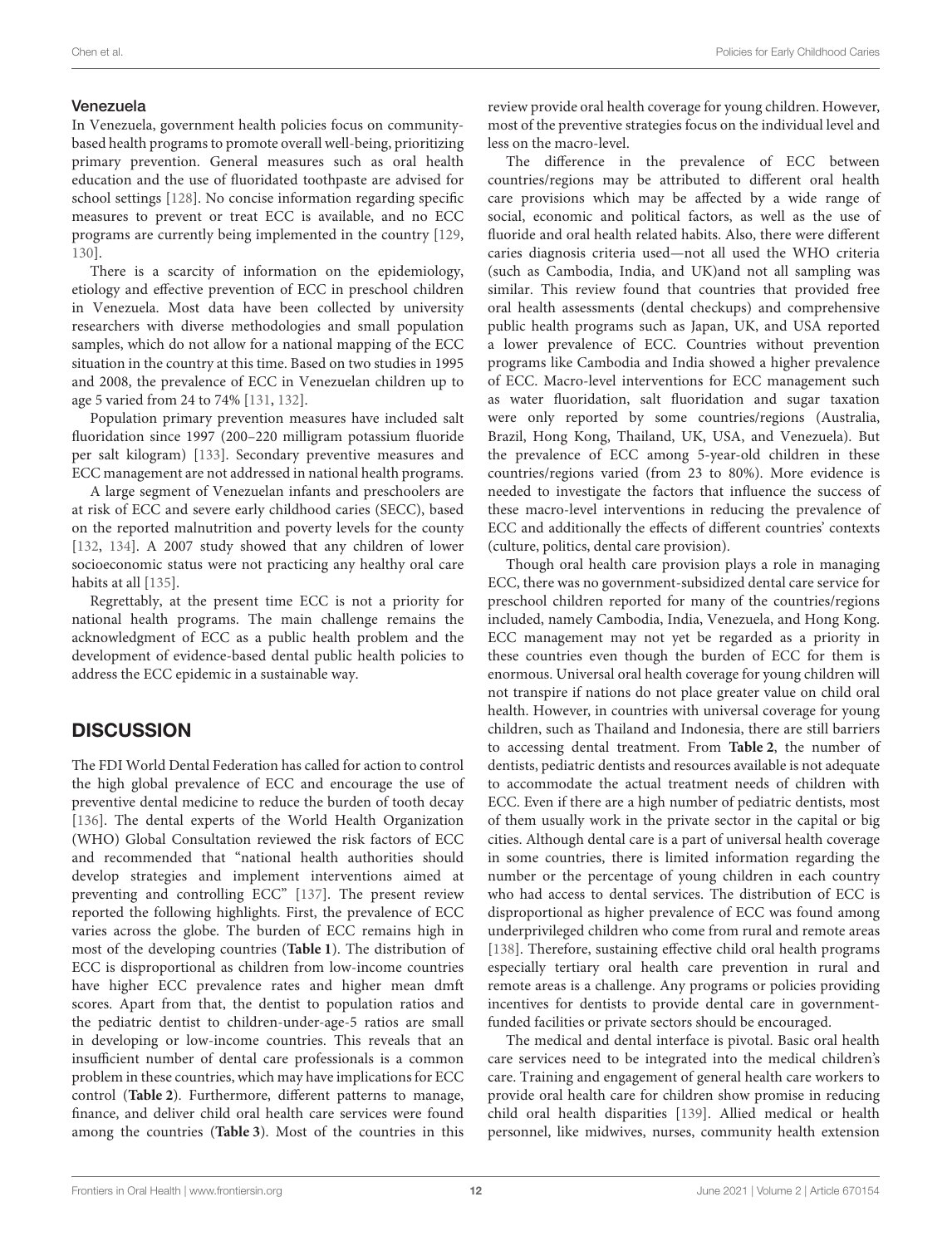workers and primary care providers, have great potential for screening oral health conditions, offering guidance on caries prevention for parents and providing simple preventive measures [\[140\]](#page-16-1). Also, kindergarten teachers may play a pivotal role in reducing ECC disparities, as proposed by some countries/regions such as Hong Kong [\[14\]](#page-13-3). Any initiatives or programs providing incentives for dental professionals to collaborate with other categories of healthcare workers and schoolteachers should be encouraged and expanded at the local or national levels. In addition to address child oral health as an integral part of primary health care and childhood education, the engagement of the so-called "midlevel providers" such as dental hygienists or dental therapists who have a scope of practice limited to certain procedures or activities in the workforce can bridge some of the access gaps. Nevertheless, each country has its regulations regarding the scope of midlevel providers in the clinic and community. Innovative workforce arrangement that includes task-shifting and task-sharing is needed to improve child's oral health, particularly for those underserved populations with higher rates of disease prevalence. More data on medical and dental interface in each country and the system should be discussed.

The proportion of the available dental workforce and disease prevalence seems to make it unrealistic to suggest providing surgical or conventional restorative treatment to millions of children suffering from ECC in such countries. New intervention protocols that are highly effective, easy to deliver and require fewer sensitive techniques and dental equipment need to be developed and adopted especially in the countries with a high ECC prevalence and low dentist/population ratio. Minimally invasive approaches such as Atraumatic Restorative Treatment, the Hall Technique and silver diamine fluoride application that can be performed in field settings or using fewer resources by trained healthcare workers would be another possible solution [\[141\]](#page-16-2). Innovative dental education should move toward the incorporation of non-surgical approaches as essential elements of a comprehensive ECC management plan [\[142\]](#page-16-3).

The present review has a few limitations. First, the number of countries included in the review is limited and does not represent the global profile—the countries are a convenience sample of

# **REFERENCES**

- <span id="page-12-0"></span>1. American Academy on Pediatric Dentistry. Policy on early childhood caries (ECC): classifications, consequences, and preventive strategies. Pediatr Dent. (2008) 30:40–43.
- <span id="page-12-1"></span>2. Chen KJ, Gao SS, Duangthip D, Lo ECM, Chu CH. Prevalence of early childhood caries among 5-year-old children: a systematic review. J Investig Clin Dent. (2019) 10:e12376. doi: [10.1111/jicd.12376](https://doi.org/10.1111/jicd.12376)
- <span id="page-12-2"></span>3. Bernabe E, Marcenes W, Hernandez CR, Bailey J, Abreu LG, Alipour V, et al. Global, regional, and national levels and trends in burden of oral conditions from 1990 to 2017: a systematic analysis for the global burden of disease 2017 study. J Dent Res. (2020) 99:362–73. doi: [10.1177/0022034520908533](https://doi.org/10.1177/0022034520908533)
- <span id="page-12-3"></span>4. Sheiham A. Dental caries affects body weight, growth and quality of life in pre-school children. Br Dent J. (2006) 201:625–6. doi: [10.1038/sj.bdj.4814259](https://doi.org/10.1038/sj.bdj.4814259)
- <span id="page-12-4"></span>5. Kassebaum NJ, Bernabé E, Dahiya M, Bhandari B, Murray CJ, Marcenes W. Global burden of untreated caries: a systematic review and metaregression. J Dent Res. (2015) 94:650–8. doi: [10.1177/0022034515573272](https://doi.org/10.1177/0022034515573272)

interested collaborators who were purposefully invited and who agreed to participate in this review. Also, due to the limitation of narrative review with no predefined search strategy, potential bias from searching and selecting data could occur. The collection and gathering of the data differed from countries to countries. A systematic review with more rigorous search and selection process is required. Besides, not all the data on the prevalence of ECC were nationally representative data. The impact of national preventive programs is not fully understood without adequate research on assessing oral health policies. This limits the ability of countries to design evidence-informed policies and programs for ECC control. Despites these, the current critical review contributed by a large group of dental experts could be an initial source of evidence that could provide experts' intuitive and explicit perspectives about oral health policies in managing ECC. Regular national oral health surveys should be conducted and a concerted campaign should be launched to drive the development of a global agenda to prevent ECC and manage it when prevention fails. Well-designed oral health policies that effectively address the structural determinants of ECC are needed. Research on implementation science and translation of research into practice is also essential to understand the feasibility and effectiveness of existing and planned preventive strategies.

To conclude, ECC remains a global health challenge with a high societal and financial burden, despite being a largely preventable disease. The dental workforce is limited in most countries and is likely to continue to be so. National or regional preventive programs to tackle ECC are not yet prioritized in many countries and evidence to support demonstration projects or policies is limited. Further research on the cost-effectiveness of interventions and demonstration projects is required to provide information for policymakers. A global campaign for the control and elimination of ECC is long overdue for a disease that has such huge public health implications.

# AUTHOR CONTRIBUTIONS

All authors collected the data in different countries/regions and drafted and reviewed the manuscript.

- <span id="page-12-5"></span>6. El Tantawi M, Folayan MO, Mehaina M, Vukovic A, Castillo JL, Gaffar BO, et al. Prevalence and data availability of early childhood caries in 193 United Nations Countries, 2007–2017. Am J Public Health. (2018) 108:1066–72. doi: [10.2105/AJPH.2018.304466](https://doi.org/10.2105/AJPH.2018.304466)
- <span id="page-12-6"></span>7. Kirthiga M, Murugan M, Saikia A, Kirubakaran R. Risk factors for early childhood caries: a systematic review and meta-analysis of case control and cohort studies. Pediatr Dent. (2019) 41:95–112.
- <span id="page-12-7"></span>8. Hooley M, Skouteris H, Boganin C, Satur J, Kilpatrick N. Parental influence and the development of dental caries in children aged 0-6 years: a systematic review of the literature. J Dent. (2012) 40:873–85. doi: [10.1016/j.jdent.2012.07.013](https://doi.org/10.1016/j.jdent.2012.07.013)
- <span id="page-12-8"></span>9. Folayan MO, El Tantawi M, Aly NM, Al-Batayneh OB, Schroth RJ, Castillo JL, et al. Association between early childhood caries and poverty in low and middle income countries. BMC Oral Health. (2020) 20:8. doi: [10.3389/fped.2020.00196](https://doi.org/10.3389/fped.2020.00196)
- <span id="page-12-9"></span>10. Paglia L, Friuli S, Colombo S, Paglia M. The effect of added sugars on children's health outcomes: Obesity, Obstructive Sleep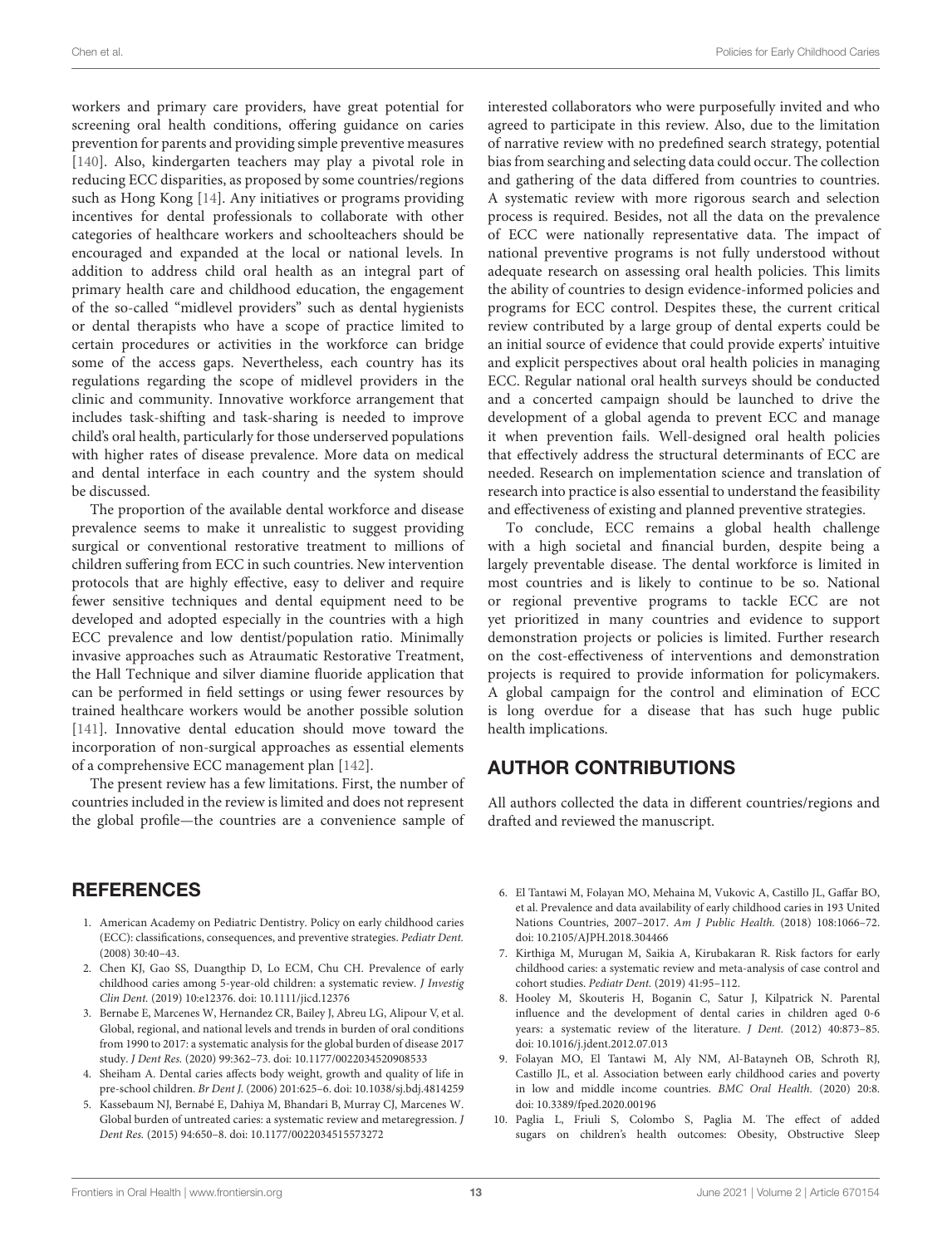Apnea Syndrome (OSAS), Attention-Deficit/Hyperactivity Disorder (ADHD) and chronic diseases. Eur J Paediatr Dent. (2019) 20:127–32. doi: [10.23804/ejpd.2019.20.02.09](https://doi.org/10.23804/ejpd.2019.20.02.09)

- <span id="page-13-0"></span>11. Duangthip D, Chu CH. Challenges in oral hygiene and oral health policy. Front Oral Health. (2020) 1:575428. doi: [10.3389/froh.2020.575428](https://doi.org/10.3389/froh.2020.575428)
- <span id="page-13-1"></span>12. Gao SS, Chen KJ, Duangthip D, Wong MCM, Lo ECM, Chu CH. Arresting early childhood caries using silver and fluoride products - a randomised trial. J Dent. (2020) 103:103522. doi: [10.1016/j.jdent.2020.103522](https://doi.org/10.1016/j.jdent.2020.103522)
- <span id="page-13-2"></span>13. Chen KJ, Gao SS, Duangthip D, Lo ECM, Chu CH. Randomized clinical trial on sodium fluoride with tricalcium phosphate. J Dent Res. (2021) 100:66–73. doi: [10.1177/0022034520952031](https://doi.org/10.1177/0022034520952031)
- <span id="page-13-3"></span>14. Chai HH, Gao SS, Chen KJ, Duangthip D, Lo ECM, Chu CH. A kindergartenbased oral health preventive approach for Hong Kong preschool children. Healthcare. (2020) 8:545. doi: [10.3390/healthcare8040545](https://doi.org/10.3390/healthcare8040545)
- <span id="page-13-4"></span>15. Crystal YO, Marghalani AA, Ureles SD, Wright JT, Sulyanto R, Divaris K, et al. Use of silver diamine fluoride for dental caries management in children and adolescents, including those with special health care needs. Pediatr Dent. (2017) 39:135–45.
- <span id="page-13-5"></span>16. Do LG, Harford JE, Ha DH, Spencer AJ. Australian Children's General Health Behaviours. Adelaide, SA: University of Adelaide Press (2016).
- <span id="page-13-6"></span>17. General Coordination of Oral Health, Ministry of Health, Brazil. National Oral Health Survey - Main Results. (2010).
- <span id="page-13-7"></span>18. Turton B, Chher T, Sabbah W, Durward C, Hak S, Lailou A. Epidemiological survey of early childhood caries in Cambodia. BMC Oral Health. (2019) 19:107. doi: [10.1186/s12903-019-0800-y](https://doi.org/10.1186/s12903-019-0800-y)
- <span id="page-13-8"></span>19. Du MQ, Li Z, Jiang H, Wang X, Feng XP, Hu Y, et al. Dental caries status and its associated factors among 3- to 5-year-old children in China: a national survey. Chin J Dent Res. (2018) 21:167–79. doi: [10.3290/j.cjdr.a41076](https://doi.org/10.3290/j.cjdr.a41076)
- <span id="page-13-9"></span>20. Abou El Fadl R, Abdel Fattah M, Ezz M. Assessing the prevalence of early childhood caries and the associated determinants in a group of preschool children: results from a national oral health survey in Egypt. Egyptian Dental J. (2019) 65:31–9. doi: [10.21608/edj.2015.71243](https://doi.org/10.21608/edj.2015.71243)
- <span id="page-13-10"></span>21. Duangthip D, Chen KJ, Gao SS, Lo ECM, Chu CH. Early childhood caries among 3- to 5-year-old children in Hong Kong. Int Dent J. (2019) 69:230–6. doi: [10.1111/idj.12455](https://doi.org/10.1111/idj.12455)
- <span id="page-13-11"></span>22. Ganesh A, Muthu M, Mohan A, Kirubakaran R. Prevalence of early childhood caries in India–a systematic review. Indian J Pediatr. (2019) 86:276–86. doi: [10.1007/s12098-018-2793-y](https://doi.org/10.1007/s12098-018-2793-y)
- <span id="page-13-12"></span>23. Amalia R, Chairunisa F, Alfian MF, Supartinah A. Indonesia: epidemiological profiles of early childhood caries. Front Public Health. (2019) 7:210. doi: [10.3389/fpubh.2019.00210](https://doi.org/10.3389/fpubh.2019.00210)
- <span id="page-13-13"></span>24. Portal Site of Official Statistics of Japan. National Survey of Dental Diseases. (2016). Available online at: [https://www.e-stat.go.jp/stat-search/files?page=](https://www.e-stat.go.jp/stat-search/files?page=1&layout=datalist&toukei=00450131&tstat=000001104615&cycle$=$0&result_page$=$1&tclass1val=0) [1&layout=datalist&toukei=00450131&tstat=000001104615&cycle\\$=\\$0&](https://www.e-stat.go.jp/stat-search/files?page=1&layout=datalist&toukei=00450131&tstat=000001104615&cycle$=$0&result_page$=$1&tclass1val=0) [result\\_page\\$=\\$1&tclass1val=0](https://www.e-stat.go.jp/stat-search/files?page=1&layout=datalist&toukei=00450131&tstat=000001104615&cycle$=$0&result_page$=$1&tclass1val=0) (accessed August 26,2020).
- <span id="page-13-14"></span>25. Folayan MO, Kolawole KA, Oziegbe EO, Oyedele T, Oshomoji OV, Chukwumah NM, et al. Prevalence, and early childhood caries risk indicators in preschool children in suburban Nigeria. BMC Oral Health. (2015) 15:72. doi: [10.1186/s12903-015-0058-y](https://doi.org/10.1186/s12903-015-0058-y)
- <span id="page-13-15"></span>26. Thai Bureau of Dental Health. The 8th National Oral Health Survey in Thailand. (2018). Available online at: [http://dental2.anamai.moph.go.th/](http://dental2.anamai.moph.go.th/ewtadmin/ewt/dental/ewt_dl_link.php?nid=2423&filename=stat) [ewtadmin/ewt/dental/ewt\\_dl\\_link.php?nid=2423&filename=stat](http://dental2.anamai.moph.go.th/ewtadmin/ewt/dental/ewt_dl_link.php?nid=2423&filename=stat) (accessed September 4, 2020).
- <span id="page-13-16"></span>27. Public Health England. NDEP National Dental Epidemiology Programme for England: Oral Health Survey of 5-year-Olds 2019. (2020). Available online at: [https://assets.publishing.service.gov.uk/government/uploads/system/](https://assets.publishing.service.gov.uk/government/uploads/system/uploads/attachment_data/file/873492/NDEP_for_England_OH_Survey_5yr_2019_v1.0.pdf) [uploads/attachment\\_data/file/873492/NDEP\\_for\\_England\\_OH\\_Survey\\_](https://assets.publishing.service.gov.uk/government/uploads/system/uploads/attachment_data/file/873492/NDEP_for_England_OH_Survey_5yr_2019_v1.0.pdf) [5yr\\_2019\\_v1.0.pdf](https://assets.publishing.service.gov.uk/government/uploads/system/uploads/attachment_data/file/873492/NDEP_for_England_OH_Survey_5yr_2019_v1.0.pdf) (accessed October 26, 2020).
- <span id="page-13-17"></span>28. Fleming E, Afful J. Prevalence of Total and Untreated Dental Caries Among Youth: United States, 2015–2016. (2018). Available online at: [https://www.](https://www.cdc.gov/nchs/products/databriefs/db307.htm) [cdc.gov/nchs/products/databriefs/db307.htm](https://www.cdc.gov/nchs/products/databriefs/db307.htm) (accessed January 23, 2021).
- <span id="page-13-18"></span>29. Zambrano O, Fong L, Rivera L, Calatayud E, Hernández J, Maldonado A, et al. A: impacto de la caries de infancia temprana en la calidad de vida del niño zuliano y su familia. Odous Científica. (2016) 16:8–17.
- <span id="page-13-19"></span>30. Australian Health Practitioner Regulation Agency. Dental Board of Australia-Statistics. (2020). Available online at: [https://www.](https://www.dentalboard.gov.au/about-the-board/statistics.aspx) [dentalboard.gov.au/about-the-board/statistics.aspx](https://www.dentalboard.gov.au/about-the-board/statistics.aspx) (accessed December 6, 2020).
- <span id="page-13-20"></span>31. National Institute of Geography and Statistics, Brazil. Population Estimates. (2020). Available online at: [https://www.ibge.gov.br/estatisticas/sociais/](https://www.ibge.gov.br/estatisticas/sociais/populacao/9109-projecao-da-populacao.html?=&t=resultados) [populacao/9109-projecao-da-populacao.html?=&t=resultados](https://www.ibge.gov.br/estatisticas/sociais/populacao/9109-projecao-da-populacao.html?=&t=resultados) (accessed September 22, 2020).
- <span id="page-13-21"></span>32. Federal Council of Dentistry, Brazil. Total Number of Dentists. (2020). Available online at: [https://website.cfo.org.br/estatisticas/quantidade-geral](https://website.cfo.org.br/estatisticas/quantidade-geral-de-entidades-e-profissionais-ativos/)[de-entidades-e-profissionais-ativos/](https://website.cfo.org.br/estatisticas/quantidade-geral-de-entidades-e-profissionais-ativos/) (accessed September 22,2020).
- <span id="page-13-22"></span>33. Federal Council of Dentistry, Brazil. Total number of dentists by specialty. (2020). [https://website.cfo.org.br/estatisticas/quantidade-geral](https://website.cfo.org.br/estatisticas/quantidade-geral-de-cirurgioes-dentistas-especialistas/)[de-cirurgioes-dentistas-especialistas/](https://website.cfo.org.br/estatisticas/quantidade-geral-de-cirurgioes-dentistas-especialistas/) (accessed September 22, 2020).
- <span id="page-13-23"></span>34. Index mundi. Cambodia Demographics Profile. (2020). Available online at: [https://www.indexmundi.com/cambodia/demographics\\_profile.html](https://www.indexmundi.com/cambodia/demographics_profile.html) (accessed December 16, 2020).
- <span id="page-13-24"></span>35. National Institute of Statistics, Ministry of Planning, Cambodia. National Institute of Statistics Website. (2020). Available online at: [https://www.nis.](https://www.nis.gov.kh/index.php/km/15-gpc/79-press-release-of-the-2019-cambodia-general-population-census) [gov.kh/index.php/km/15-gpc/79-press-release-of-the-2019-cambodia](https://www.nis.gov.kh/index.php/km/15-gpc/79-press-release-of-the-2019-cambodia-general-population-census)[general-population-census](https://www.nis.gov.kh/index.php/km/15-gpc/79-press-release-of-the-2019-cambodia-general-population-census) (accessed December 16, 2020).
- <span id="page-13-25"></span>36. Cambodia Dental Council. Cambodia Dental Council. (2021). Available online at:<http://www.dentalcouncilofcambodia.com/?page=pageone&id=4> (accessed January 13, 2021).
- <span id="page-13-26"></span>37. National Bureau of Statistics. 2010 Population Census of the People's Republic of China. (2010). Available online at: [http://www.stats.gov.cn/tjsj/pcsj/rkpc/](http://www.stats.gov.cn/tjsj/pcsj/rkpc/6rp/indexch.htm) [6rp/indexch.htm](http://www.stats.gov.cn/tjsj/pcsj/rkpc/6rp/indexch.htm) (accessed September 29, 2020).
- <span id="page-13-27"></span>38. The National Health Commission. China Health Statistics Yearbook 2019. (2020). Available online at: [www.yearbookchina.com](http://www.yearbookchina.com) (accessed December 4, 2020).
- <span id="page-13-28"></span>39. World Population Review. Egypt Population. (2020). Available online at: <https://worldpopulationreview.com/countries/egypt-population> (accessed September 12, 2020).
- <span id="page-13-29"></span>40. World Health Organization. The Global Health Observatory: Dentists Number: Egypt in 2017. (2017). Available online at: [https://www.who.](https://www.who.int/data/gho/data/indicators/indicator-details/GHO/dentists-(number)) [int/data/gho/data/indicators/indicator-details/GHO/dentists-\(number\)](https://www.who.int/data/gho/data/indicators/indicator-details/GHO/dentists-(number)) (accessed December 14, 2020).
- <span id="page-13-30"></span>41. Census and Statistics Department, Hong Kong Special Administrative Region. Population Estimates. (2020). Available online at: [https://www.](https://www.censtatd.gov.hk/hkstat/sub/so150.jsp) [censtatd.gov.hk/hkstat/sub/so150.jsp](https://www.censtatd.gov.hk/hkstat/sub/so150.jsp) (accessed December 4, 2020).
- <span id="page-13-31"></span>42. The Dental Council of Hong Kong. List of Registered Dentists of the Dental Council of Hong Kong. (2020). Available online at: [https://www.dchk.org.hk/](https://www.dchk.org.hk/docs/List_of_Registered_Dentists_Local.pdf) [docs/List\\_of\\_Registered\\_Dentists\\_Local.pdf](https://www.dchk.org.hk/docs/List_of_Registered_Dentists_Local.pdf) (accessed December 4, 2020).
- <span id="page-13-32"></span>43. The Dental Council of Hong Kong. List of Specialist Registration. (2020). Available online at: [https://www.dchk.org.hk/docs/SE\\_Paediatric\\_Dentistry.](https://www.dchk.org.hk/docs/SE_Paediatric_Dentistry.pdf) [pdf](https://www.dchk.org.hk/docs/SE_Paediatric_Dentistry.pdf)
- <span id="page-13-33"></span>44. Office of the Registrar General and Census Commissioner. T 00-004: Population in the Age Group 0 - 6 years by Sex and Sex Ratio. (0-6) (2001).
- <span id="page-13-34"></span>45. Dental Council of India. Indian Dentists Register. (2017). Available online at:<https://dciindia.gov.in/DentistRegistered.aspx> (accessed September 23, 2020).
- <span id="page-13-35"></span>46. Agustina R, Dartanto T, Sitompul R, Susiloretni KA, Suparmi, Achadi EL, et al. Universal Health Coverage in Indonesia: concept, progress, and challenges. Lancet. [\(2019\) 75–102. doi: 10.1016/S0140-6736\(18\)3](https://doi.org/10.1016/S0140-6736(18)31647-7) 1647-7
- <span id="page-13-36"></span>47. Ministry of Health Republic of Indonesia. Indonesia Health Statistics 2018. Jarkata (2019).
- <span id="page-13-37"></span>48. Konsil Kedoketeran Indonesia (2021). Available online at: [http://www.kki.](http://www.kki.go.id/) [go.id/](http://www.kki.go.id/) (accessed January 23, 2021).
- <span id="page-13-38"></span>49. Statistics Bureau of Japan. Population Census. (2020). Available online at: <https://www.stat.go.jp/english/index.html> (accessed August 26, 2020).
- <span id="page-13-39"></span>50. Japan Dental Association. Number of Dentists / Dental Institutions. (2020). Available online at: [https://www.jda.or.jp/dentist/about/index\\_7.](https://www.jda.or.jp/dentist/about/index_7.html) [html](https://www.jda.or.jp/dentist/about/index_7.html) (accessed August 26, 2020).
- <span id="page-13-40"></span>51. Federal Republic of Nigeria. 2006 Population and Housing Census Priority Table Volume IV Population Distribution by Age & Sex (State & Local Government Area). (2010). Available online at: [https://](https://web.archive.org/web/20170120201645/http://www.population.gov.ng/images/Priority%20table%20Vol%204.pdf) [web.archive.org/web/20170120201645/http://www.population.gov.](https://web.archive.org/web/20170120201645/http://www.population.gov.ng/images/Priority%20table%20Vol%204.pdf) [ng/images/Priority%20table%20Vol%204.pdf](https://web.archive.org/web/20170120201645/http://www.population.gov.ng/images/Priority%20table%20Vol%204.pdf) (accessed November 6, 2020).
- <span id="page-13-41"></span>52. Medical and Dental Council of Nigeria. Statistics of Doctors Register With Medical and Dental Council of Nigeria. (2020).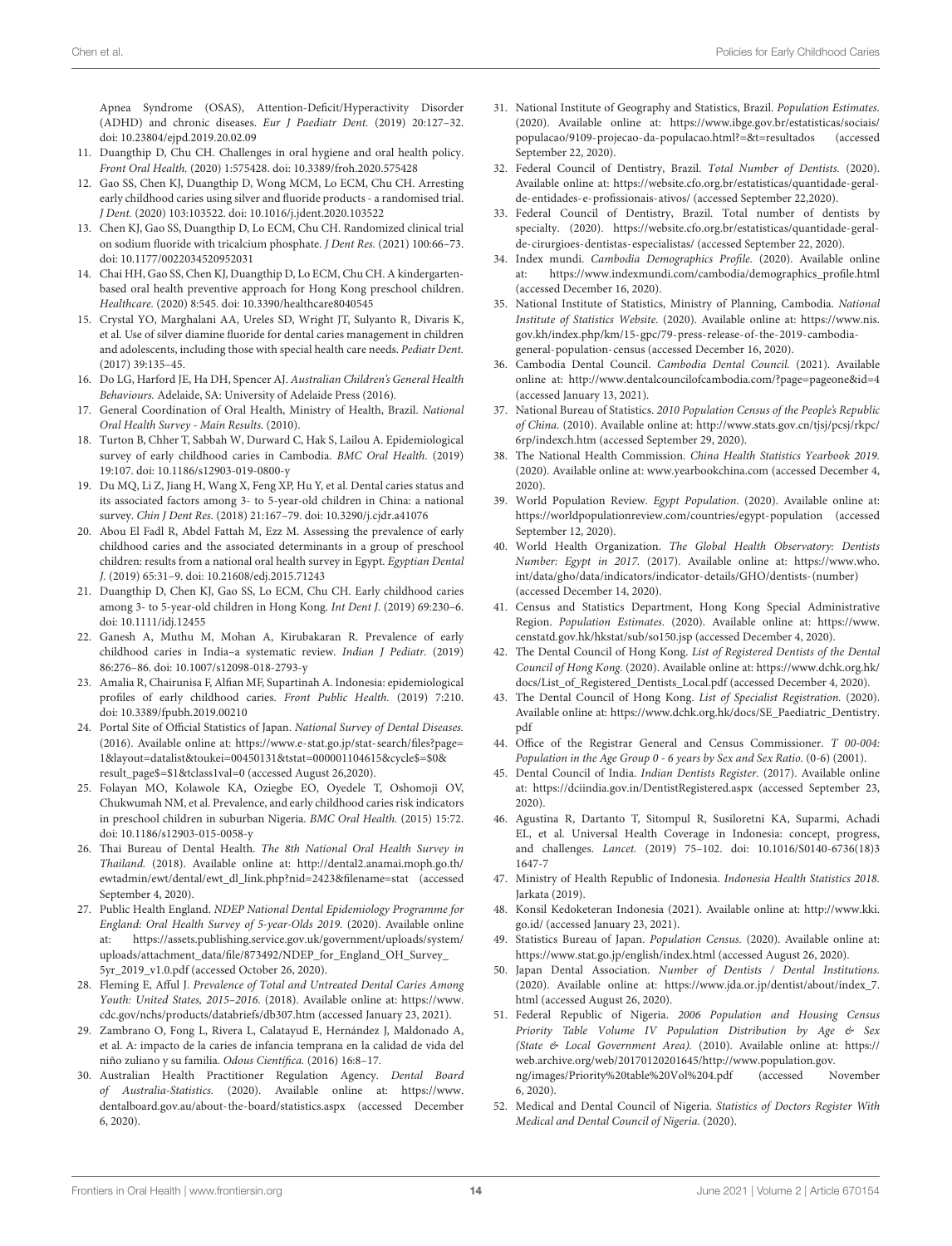- <span id="page-14-4"></span>53. National Statistic Office Thailand. Demography Population and Housing Statistic: Size and Structure of the Population by Age and Sex. (2019). Available online at: [http://statbbi.nso.go.th/staticreport/page/sector/th/01.](http://statbbi.nso.go.th/staticreport/page/sector/th/01.aspx) [aspx](http://statbbi.nso.go.th/staticreport/page/sector/th/01.aspx) (accessed September 20, 2020).
- <span id="page-14-5"></span>54. Thai Dental Council. Number of Registered Dentists of Thai Dental Council. (2017). Available online at:<http://www.dentalcouncil.or.th/th/statistic.php> (accessed September 20, 2020).
- <span id="page-14-6"></span>55. Thai Association of Pediatric Dentistry. List of Members. (2020) Available online at: [https://www.thapd.org/main/pdfview/upload/upload-](https://www.thapd.org/main/pdfview/upload/upload-20190217234328.pdf)[20190217234328.pdf](https://www.thapd.org/main/pdfview/upload/upload-20190217234328.pdf) (accessed September 20, 2020).
- <span id="page-14-7"></span>56. Office for National Statistics. Population Estimates. (2020). Available online at: [https://www.ons.gov.uk/peoplepopulationandcommunity/](https://www.ons.gov.uk/peoplepopulationandcommunity/populationandmigration/populationestimates#:~:text=The%20UK%20population%20was%20estimated,the%20year%20to%20mid%2D2018) [populationandmigration/populationestimates#:~:text=The%20UK](https://www.ons.gov.uk/peoplepopulationandcommunity/populationandmigration/populationestimates#:~:text=The%20UK%20population%20was%20estimated,the%20year%20to%20mid%2D2018) [%20population%20was%20estimated,the%20year%20to%20mid%2D2018](https://www.ons.gov.uk/peoplepopulationandcommunity/populationandmigration/populationestimates#:~:text=The%20UK%20population%20was%20estimated,the%20year%20to%20mid%2D2018) (accessed October 26, 2020).
- <span id="page-14-8"></span>57. Statista. Population of the United Kingdom in 2019, by Age Group (in Million People). (2020). Available online at: [https://www.statista.com/statistics/](https://www.statista.com/statistics/281174/uk-population-by-age/) [281174/uk-population-by-age/](https://www.statista.com/statistics/281174/uk-population-by-age/) (accessed October 26, 2020).
- <span id="page-14-9"></span>58. Office for National Statistics. Number of Dentists and Dental Practices in the UK. (2018). Available online at: [https://www.ons.](https://www.ons.gov.uk/aboutus/transparencyandgovernance/freedomofinformationfoi/numberofdentistsanddentalpracticesintheuk) [gov.uk/aboutus/transparencyandgovernance/freedomofinformationfoi/](https://www.ons.gov.uk/aboutus/transparencyandgovernance/freedomofinformationfoi/numberofdentistsanddentalpracticesintheuk) [numberofdentistsanddentalpracticesintheuk](https://www.ons.gov.uk/aboutus/transparencyandgovernance/freedomofinformationfoi/numberofdentistsanddentalpracticesintheuk) (accessed October 28, 2020).
- <span id="page-14-10"></span>59. General Dental Council, UK. Search Registers. (2020). Available online at: <https://olr.gdc-uk.org/SearchRegister/SearchResults> (accessed October 26, 2020).
- <span id="page-14-11"></span>60. Population clock (2021). Available online at: [https://www.census.gov/](https://www.census.gov/popclock/) [popclock/](https://www.census.gov/popclock/) (accessed January 16, 2021).
- <span id="page-14-12"></span>61. Forum on Child and Family Statistics. Pop1 Child Population: Number of Children (in Millions) Ages 0–17 in the United States by Age, 1950–2019 and Projected 2020–2050. (2019). Available online at: [https://www.childstats.gov/](https://www.childstats.gov/americaschildren/tables/pop1.asp) [americaschildren/tables/pop1.asp](https://www.childstats.gov/americaschildren/tables/pop1.asp) (accessed January 16, 2021).
- <span id="page-14-13"></span>62. American Dental Association. Supply and Profile of Dentists. (2020). Available online at: [https://www.ada.org/en/science-research/health-policy](https://www.ada.org/en/science-research/health-policy-institute/data-center/supply-and-profile-of-dentists)[institute/data-center/supply-and-profile-of-dentists](https://www.ada.org/en/science-research/health-policy-institute/data-center/supply-and-profile-of-dentists) (accessed January 16, 2021).
- <span id="page-14-14"></span>63. Pediatric Dental Workforce Study. What Does it Mean for the Future of Your Practice? Pediatric Dentistry Today: American Academy of Pediatric Dentistry (2020).
- <span id="page-14-15"></span>64. National Statistics Institute, Republic of Venezuela. Demographic: Population and Housing Census 2011. (2011). Available online at: [http://www.ine.gov.](http://www.ine.gov.ve/index.php?option=com_content&view=category&id=95&Itemid=26) [ve/index.php?option=com\\_content&view=category&id=95&Itemid=26](http://www.ine.gov.ve/index.php?option=com_content&view=category&id=95&Itemid=26) (accessed September 1, 2020).
- <span id="page-14-16"></span>65. Venezuelan Society of Pediatric Dentistry. Directory. Available online at: <https://www.svop.org.ve/directorio/> (accessed September 1, 2020).
- <span id="page-14-0"></span>66. Ha DH, Roberts-Thomson KF, Arrow P, Peres KG, Spencer AJ. Children's Oral Health Status in Australia, 2012-14. Adelaide, SA: University of Adelaide Press (2016).
- <span id="page-14-1"></span>67. Australian Institute of Health and Welfare (AIHW). Oral Health and Dental Care in Australia. Canberra: AIHW (2019).
- <span id="page-14-2"></span>68. Do LG, Luzzi L, Ha DH, Roberts-Thomson KF, Chrisopoulos S, Armfield JM, et al. Trends in Child Oral Health in Australia. Adelaide, SA: University of Adelaide Press (2016).
- <span id="page-14-3"></span>69. BRASIL Secretaria de Atenção à Saúde. Coordenação Nacional de Saúde Bucal. (2004). Available online at: [http://bvsms.saude.gov.br/bvs/](http://bvsms.saude.gov.br/bvs/publicacoes/politica_nacional_brasil_sorridente.htm) [publicacoes/politica\\_nacional\\_brasil\\_sorridente.htm](http://bvsms.saude.gov.br/bvs/publicacoes/politica_nacional_brasil_sorridente.htm) (accessed September 26, 2020).
- <span id="page-14-17"></span>70. Frazão P, Narvai PC. Water fluoridation in Brazilian cities at the first decade of the 21st century. Rev Saúde Pública. (2017) 51:47. doi: [10.1590/s1518-8787.2017051006372](https://doi.org/10.1590/s1518-8787.2017051006372)
- <span id="page-14-18"></span>71. Castro MC, Massuda A, Almeida G, Menezes-Filho NA, Andrade MV, de Souza Noronha KVM, et al. Brazil's unified health system: the first 30 years and prospects for the future. Lancet. (2019) 394:345–56. doi: [10.1016/S0140-6736\(19\)31243-7](https://doi.org/10.1016/S0140-6736(19)31243-7)
- <span id="page-14-19"></span>72. Chaves SCL, Almeida AMFL, Reis CS, Rossi TRA, Barros SG. Política de Saúde Bucal no Brasil: as transformações no período 2015- 2017. Saúde Debate. [\(2018\) 42:76–91. doi: 10.1590/0103-1104201](https://doi.org/10.1590/0103-11042018s206) 8s206
- <span id="page-14-20"></span>73. Essvein G, Baumgarten A, Rech RS, Hilgert JB, Neves M. Dental care for early childhood in Brazil: from the public policy to evidence. Rev Saude Publica. (2019) 53:15. doi: [10.11606/S1518-8787.2019053000540](https://doi.org/10.11606/S1518-8787.2019053000540)
- <span id="page-14-21"></span>74. Cury JA, Miranda LFB, Caldarelli PG, Tabchoury CPM. Dentifrícios fluoretados e o SUS-Brasil: o que precisa ser mudado? Tempus Actas Saúde Coletiva. (2020) 14:09–27. doi: [10.18569/tempus.v14i1.2631](https://doi.org/10.18569/tempus.v14i1.2631)
- <span id="page-14-22"></span>75. Santos A, Oliveira B, Nadanovsky P. Effects of low and standard fluoride toothpastes on caries and fluorosis: systematic review and meta-analysis. Caries Res. (2013) 47:382–90. doi: [10.1159/000348492](https://doi.org/10.1159/000348492)
- <span id="page-14-23"></span>76. Feldens C, Giugliani E, Vigo A, Vítolo M. Early feeding practices and severe early childhood caries in four-year-old children from southern Brazil: a birth cohort study. Caries Res. (2010) 44:445–52. doi: [10.1159/000319898](https://doi.org/10.1159/000319898)
- <span id="page-14-24"></span>77. Baker SR. No simple solutions, no single ingredient: systems orientated approaches for addressing wicked problems in population oral health. Commun Dent Health. (2019) 36:3. doi: [10.1922/CDH\\_BakerMarch19editorial02](https://doi.org/10.1922/CDH_BakerMarch19editorial02)
- <span id="page-14-25"></span>78. Peris E. Early Childhood Caries, Growth and Development. A Longitudinal Study in Cambodia. Charité – Universitätsmedizin Berlin (2020).
- <span id="page-14-26"></span>79. Turton B, Durward C, Crombie F, Sokal-Gutierrez K, Soeurn S, Manton DJ. Evaluation of a community-based early childhood caries (ECC) intervention in Cambodia. Community Dent Oral Epidemiol. (2021) 49:275– 83. doi: [10.1111/cdoe.12599](https://doi.org/10.1111/cdoe.12599)
- <span id="page-14-27"></span>80. Turton B, Patel J, Hill R, Sieng C, Durward C. Healthy kids Cambodia– a novel approach to triage for dental care in a population with extreme caries experience. Community Dentist Oral Epidemiol. (2020) 48:56–62. doi: [10.1111/cdoe.12503](https://doi.org/10.1111/cdoe.12503)
- <span id="page-14-28"></span>81. Shen Y. Water fluoridation in Guangzhou and Guancheng, Guangdong, China. J Dental Health. (1988) 38:223–8. doi: [10.5834/jdh.38.223](https://doi.org/10.5834/jdh.38.223)
- <span id="page-14-29"></span>82. Liang SR. [Preliminary report on fluoridation of Guangzhou water supply in preventing dental caries]. Zhonghua Kou Qiang Ke Za Zhi. (1983) 18:159–60.
- <span id="page-14-30"></span>83. Wei Z, Wei Y. Fluoridation in China: a clouded future. Fluoride. (2002) 35:1– 4.
- <span id="page-14-31"></span>84. Hu D, Hong X, Xue L. Oral health in China–trends and challenges. Int J Oral Sci. (2011) 3:7–12. doi: [10.4248/IJOS11006](https://doi.org/10.4248/IJOS11006)
- <span id="page-14-32"></span>85. Tan X, Liu X, Shao H. Healthy China 2030: a vision for health care. Value Health Reg Issues. (2017) 12:112–14. doi: [10.1016/j.vhri.2017.04.001](https://doi.org/10.1016/j.vhri.2017.04.001)
- <span id="page-14-33"></span>86. Zhou X, Xu X, Li J, Hu D, Hu T, Yin W, et al. Oral health in China: from vision to action. Int J Oral Sci. (2018) 10:1–6. doi: [10.1038/s41368-017-0006-6](https://doi.org/10.1038/s41368-017-0006-6)
- <span id="page-14-34"></span>87. Abu Hamila N. Early childhood caries and certain risk factors in a sample of children 1-3.5 years in Tanta. Dentistry. (2013) 4:1. doi: [10.4172/2161-1122.1000180](https://doi.org/10.4172/2161-1122.1000180)
- <span id="page-14-35"></span>88. Farag SM, Rashed MA, Fouad WA. Oral health status of preschool children in El-Ismailia in relation to dental care given and the influence of oral health educational program. Egy Dent J. (2014) 60:1705–11.
- <span id="page-14-36"></span>89. EL Tantawi M, AbdelAziz W, AbdelRaheem A, Attia D, Mehaina M, Folayan MO. A Compendium on Oral Health of Children Around the World: Early Childhood Caries. New York, NY: Nova Science Publishers (2018). p. 115–34.
- <span id="page-14-37"></span>90. Sarhan A. Positive Deviance Inquiry of Breastfeeding in Egypt. The American University Community Psychology (2020).
- <span id="page-14-38"></span>91. Mathauer I, Khalifa AY, Mataria A. Implementing the Universal Health Insurance Law of Egypt: What Are the Key Issues on Strategic Purchasing and Its Governance Arrangements? World Health Organization (2019).
- <span id="page-14-39"></span>92. Chen KJ, Gao SS, Duangthip D, Li SKY, Lo ECM, Chu CH. Dental caries status and its associated factors among 5-year-old Hong Kong children: a cross-sectional study. BMC Oral Health. (2017) 17:121. doi: [10.1186/s12903-017-0413-2](https://doi.org/10.1186/s12903-017-0413-2)
- <span id="page-14-40"></span>93. Chen KJ, Gao SS, Duangthip D, Lo ECM, Chu CH. Early childhood caries and oral health care of Hong Kong preschool children. Clin Cosmet Investig Dent. (2019) 11:27–35. doi: [10.2147/CCIDE.S190993](https://doi.org/10.2147/CCIDE.S190993)
- <span id="page-14-41"></span>94. Gao SS, Chen KJ, Duangthip D, Lo ECM, Chu CH. Oral health care in Hong Kong. Healthcare. (2018) 6:45. doi: [10.3390/healthcare6020045](https://doi.org/10.3390/healthcare6020045)
- <span id="page-14-42"></span>95. Duangthip D, Wong MCM, Chu CH, Lo ECM. Caries arrest by topical fluorides in preschool children: 30-month results. J Dent. (2018) 70:74–9. doi: [10.1016/j.jdent.2017.12.013](https://doi.org/10.1016/j.jdent.2017.12.013)
- <span id="page-14-43"></span>96. Faculty of Dentistry, The University of Hong Kong. Jockey Club Children Oral Health Project. (2020). Available online at: [https://www.jccohp.hku.hk/?](https://www.jccohp.hku.hk/?lang=en) [lang=en](https://www.jccohp.hku.hk/?lang=en) (accessed December 1, 2020).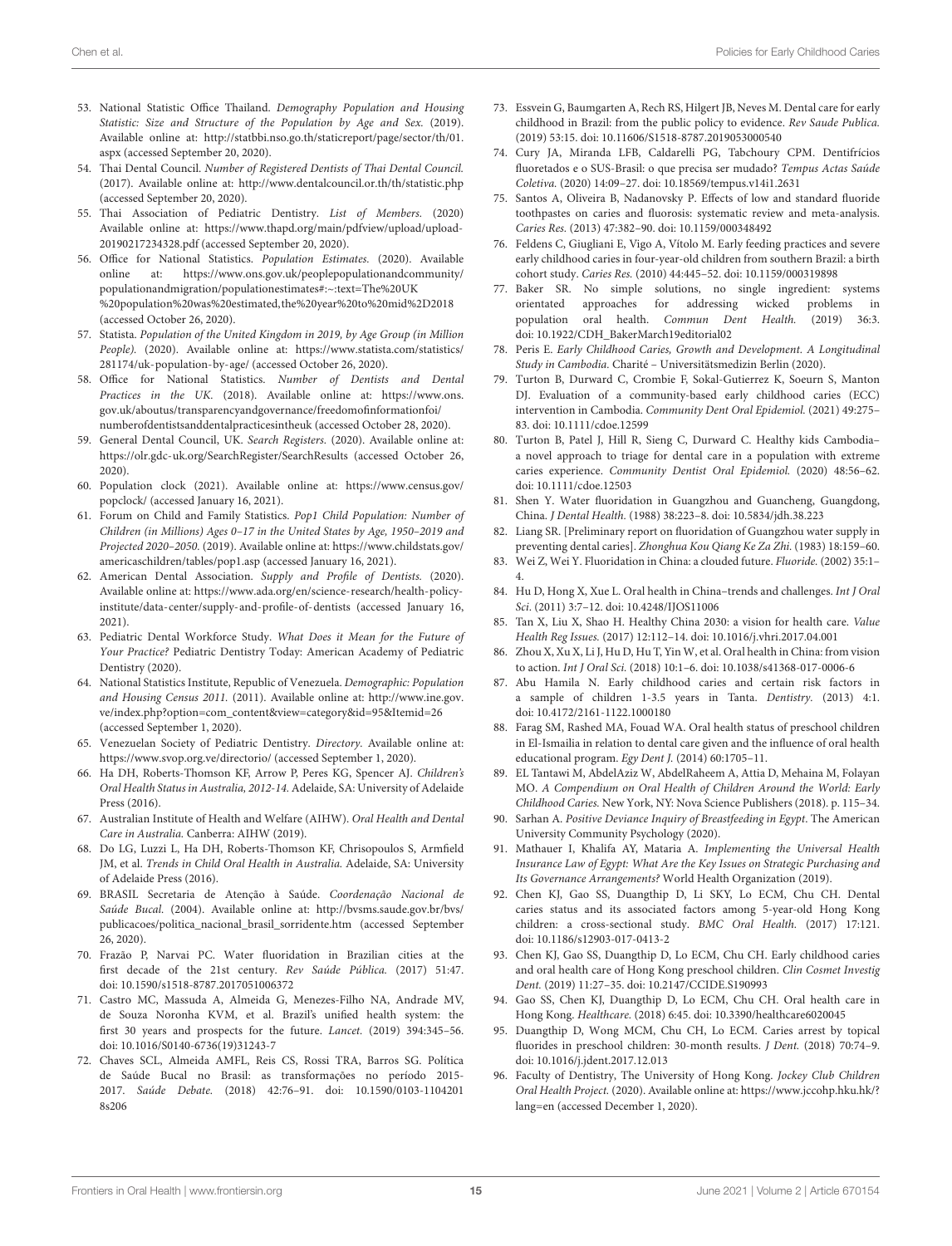- <span id="page-15-0"></span>97. National Health Portal India. National Oral Health Programme. (2019). Available online at: [https://www.nhp.gov.in/national-oral-health](https://www.nhp.gov.in/national-oral-health-programme_pg)[programme\\_pg](https://www.nhp.gov.in/national-oral-health-programme_pg) (accessed September 20, 2020).
- <span id="page-15-1"></span>98. Ministry of Health & Family Welfare. Rashtriya Bal Swasthya Karyakram (RBSK). (2020). Available online at: [https://nhm.gov.in/index1.php?lang=1&](https://nhm.gov.in/index1.php?lang=1&level=4&sublinkid=1190&lid=583) [level=4&sublinkid=1190&lid=583](https://nhm.gov.in/index1.php?lang=1&level=4&sublinkid=1190&lid=583) (accessed September 20, 2020).
- <span id="page-15-2"></span>99. Maharani DA, Adiatman M, Rahardjo A, Burnside G, Pine C. An assessment of the impacts of child oral health in Indonesia and associations with selfesteem, school performance and perceived employability. BMC Oral Health. (2017) 17:65. doi: [10.1186/s12903-017-0358-5](https://doi.org/10.1186/s12903-017-0358-5)
- <span id="page-15-3"></span>100. Promotion Foundation. 8020 Promotion Foundation Outline of Its Objectives and Operations. (2020). Available online at: [https://www.8020zaidan.or.jp/](https://www.8020zaidan.or.jp/english/) [english/](https://www.8020zaidan.or.jp/english/) (accessed August 26, 2020).
- <span id="page-15-4"></span>101. Tsuneishi M. Beyond Society of Health and Longevity that has Achieved the Goal of 8020 Campaign - the role of the Japan Dental Association and the Relationship between the Number of Present Teeth and General Health. J Jap Dent Assoc. (2013) 65:46–51.
- <span id="page-15-5"></span>102. Ministry of Health, Labour and Welfare, Japan. Report on Regional Public Health Services and Health Promotion Services 2017. (2018). Available online at: [https://www.mhlw.go.jp/toukei/saikin/hw/c-hoken/17/dl/gaikyo.](https://www.mhlw.go.jp/toukei/saikin/hw/c-hoken/17/dl/gaikyo.pdf) [pdf](https://www.mhlw.go.jp/toukei/saikin/hw/c-hoken/17/dl/gaikyo.pdf) (accessed August 26, 2020).
- <span id="page-15-6"></span>103. Ohnishi N, Takemura E, Arai K, Oguma A, Kawakami Y, Nishimaki H, et al. Study on the application of the pit and fissure sealant for the second deciduous molars. Jap J Pedodont. (1986) 24:67–80.
- <span id="page-15-7"></span>104. Federal Ministry of Health, Nigeria. National Oral Health Policy. (2020). Available online at:<https://www.health.gov.ng/> (accessed November 1, 2020).
- <span id="page-15-8"></span>105. Aregbeshola BS, Khan SM. Out-of-pocket payments, catastrophic health expenditure and poverty among households in Nigeria 2010. Int J Health Policy Manag. (2018) 7:798. doi: [10.15171/ijhpm.2018.19](https://doi.org/10.15171/ijhpm.2018.19)
- <span id="page-15-9"></span>106. Folayan MO, Haire BG, Adeniyi AA, Adeyemo WL. Screening children for caries: an ethical dilemma in Nigeria. New Bioethics. (2018) 24:135–49. doi: [10.1080/20502877.2018.1448251](https://doi.org/10.1080/20502877.2018.1448251)
- <span id="page-15-10"></span>107. Onyejaka NK, Folayan MO, Folaranmi N. Effect of referral for dental service on dental-service utilization by primary school children aged 8 to 11 years in Enugu, Nigeria. Braz J Oral Sci. (2016) 15:151–7. doi: [10.20396/bjos.v15i2.8648767](https://doi.org/10.20396/bjos.v15i2.8648767)
- <span id="page-15-11"></span>108. Ganavadiya R, Chandrashekar B, Goel P, Hongal S, Jain M. Mobile and portable dental services catering to the basic oral health needs of the underserved population in developing countries: a proposed model. Ann Med Health Sci Res. (2014) 4:293–304. doi: [10.4103/2141-9248.133364](https://doi.org/10.4103/2141-9248.133364)
- <span id="page-15-12"></span>109. Folayan MO, Chukwumah NM, Onyejaka N, Adeniyi AA, Olatosi OO. Appraisal of the national response to the caries epidemic in children in Nigeria. BMC Oral Health. (2014) 14:76. doi: [10.1186/1472-6831-14-76](https://doi.org/10.1186/1472-6831-14-76)
- <span id="page-15-13"></span>110. Lagarde M, Haines A, Palmer N. The impact of conditional cash transfers on health outcomes and use of health services in low and middle income countries. Cochrane Database Syst Rev. (2009) 2009:CD008137. doi: [10.1002/14651858.CD008137](https://doi.org/10.1002/14651858.CD008137)
- <span id="page-15-14"></span>111. Ajayi AI, Akpan W. Maternal health care services utilisation in the context of 'Abiye'(safe motherhood) programme in Ondo State, Nigeria. BMC Public Health. (2020) 20:1–9. doi: [10.1186/s12889-020-08512-z](https://doi.org/10.1186/s12889-020-08512-z)
- <span id="page-15-15"></span>112. Thai Health Promotion Foundation. 60 Outstanding Performances, 2001– 2009. (2017). Available online at: [https://dol.thaihealth.or.th/Media/Pdfview/](https://dol.thaihealth.or.th/Media/Pdfview/7070f49b-978c-e711-80e3-00155d65ec2e) [7070f49b-978c-e711-80e3-00155d65ec2e](https://dol.thaihealth.or.th/Media/Pdfview/7070f49b-978c-e711-80e3-00155d65ec2e) (accessed September 20, 2020).
- <span id="page-15-16"></span>113. Thai Bureau of Dental Health. 2018 Guideline for Proceeding of Dental Health. (2017). Available online at: [http://dental2.anamai.moph.go.th/](http://dental2.anamai.moph.go.th/ewtadmin/ewt/dental/ewt_dl_link.php?nid=1691) [ewtadmin/ewt/dental/ewt\\_dl\\_link.php?nid=1691](http://dental2.anamai.moph.go.th/ewtadmin/ewt/dental/ewt_dl_link.php?nid=1691) (accessed September 27, 2020).
- <span id="page-15-17"></span>114. Evans RW, Feldens CA, Phantunvanit P. A protocol for early childhood caries diagnosis and risk assessment. Commun Dentist Oral Epidemiol. (2018) 46:518–25. doi: [10.1111/cdoe.12405](https://doi.org/10.1111/cdoe.12405)
- <span id="page-15-18"></span>115. Phantumvanit P. SMART preventive restoration for primary dentition. Int J Oral Health. (2012) 8: v–vi.
- <span id="page-15-19"></span>116. Health and Social Care Information Centre. Children's Dental Health Survey 2013. (2015). Available online at: [https://files.digital.nhs.uk/](https://files.digital.nhs.uk/publicationimport/pub17xxx/pub17137/cdhs2013-report2-dental-disease.pdf) [publicationimport/pub17xxx/pub17137/cdhs2013-report2-dental-disease.](https://files.digital.nhs.uk/publicationimport/pub17xxx/pub17137/cdhs2013-report2-dental-disease.pdf) [pdf](https://files.digital.nhs.uk/publicationimport/pub17xxx/pub17137/cdhs2013-report2-dental-disease.pdf) (accessed October 26, 2020).
- <span id="page-15-20"></span>117. Childsmile (2014). Available online at:<http://www.child-smile.org.uk/> (accessed October 26, 2020).
- <span id="page-15-21"></span>118. Llywodraeth Cymru Welsh Government. Designed to Smile. (2020). Available online at: [https://www.designedtosmile.org/welcome-croeso/](https://www.designedtosmile.org/welcome-croeso/welcome/) [welcome/](https://www.designedtosmile.org/welcome-croeso/welcome/) (accessed October 26, 2020).
- <span id="page-15-22"></span>119. Barnes E, Bullock A, Chestnutt IG, Cowpe J, Moons K, Warren W. Dental therapists in general dental practice. A literature review and case-study analysis to determine what works, why, how and in what circumstances. Eur J Dent Educ. (2020) 24:109–20. doi: [10.1111/eje.12474](https://doi.org/10.1111/eje.12474)
- <span id="page-15-23"></span>120. Mills RW. UK dental care for children - a specialist workforce analysis. Br Dent J. (2020). doi: [10.1038/s41415-020-2218-y.](https://doi.org/10.1038/s41415-020-2218-y) [Epub ahead of print].
- <span id="page-15-24"></span>121. National Service Scotland. NDIP (National Dental Inspection Programme) 2019 Report of the 2019 Detailed Inspection Programme of Primary 7 Children and the Basic Inspection of Primary 1 and Primary 7 Children. (2020). Available online at: [https://ndip.scottishdental.org/wp](https://ndip.scottishdental.org/wp-content/uploads/2019/10/2019-10-22-NDIP-Report.pdf)[content/uploads/2019/10/2019-10-22-NDIP-Report.pdf](https://ndip.scottishdental.org/wp-content/uploads/2019/10/2019-10-22-NDIP-Report.pdf) (accessed October 26, 2020).
- <span id="page-15-25"></span>122. Cardiff University. Welsh Oral Health Information Unit. (2020). Available online at: [https://www.cardiff.ac.uk/research/explore/research-units/welsh](https://www.cardiff.ac.uk/research/explore/research-units/welsh-oral-health-information-unit)[oral-health-information-unit](https://www.cardiff.ac.uk/research/explore/research-units/welsh-oral-health-information-unit) (accessed October 26, 2020).
- <span id="page-15-26"></span>123. HM Treasury. Soft Drinks Industry Levy Comes Into Effect. (2018). Available online at: [https://www.gov.uk/government/news/soft-drinks-industry-levy](https://www.gov.uk/government/news/soft-drinks-industry-levy-comes-into-effect)[comes-into-effect](https://www.gov.uk/government/news/soft-drinks-industry-levy-comes-into-effect) (accessed October 26, 2020).
- <span id="page-15-27"></span>124. Phillips KR, Ricks TL, Mork NP, Lozon TL. The Oral Health of American Indian and Alaska Native Children Aged 1-5 years: Results of the 2018-2019 HIS Oral Health Survey. Indian Health Service Data Brief. Rockville, MD (2019). p. 1–2.
- <span id="page-15-28"></span>125. Ramos-Gomez F. Understanding oral health disparities in the context of social justice, health equity, and children's human rights. J Am Dental Assoc. (2019) 150:898–900. doi: [10.1016/j.adaj.2019.09.004](https://doi.org/10.1016/j.adaj.2019.09.004)
- <span id="page-15-29"></span>126. Gupta N, Vujicic M, Yarbrough C, Harrison B. Disparities in untreated caries among children and adults in the US, 2011–2014. BMC Oral Health. (2018) 18:30. doi: [10.1186/s12903-018-0493-7](https://doi.org/10.1186/s12903-018-0493-7)
- <span id="page-15-30"></span>127. Ramos-Gomez F, Kinsler J, Askaryar H. Understanding oral health disparities in children as a global public health issue: how dental health professionals can make a difference. J Public Health Policy. (2020) 41:114–24. doi: [10.1057/s41271-020-00222-5](https://doi.org/10.1057/s41271-020-00222-5)
- <span id="page-15-31"></span>128. Plan de la Patria 2025 (2020). Available online at: [http://www.mppp.gob.ve/](http://www.mppp.gob.ve/wp-content/uploads/2019/04/Plan-Patria-2019-2025.pdf) [wp-content/uploads/2019/04/Plan-Patria-2019-2025.pdf](http://www.mppp.gob.ve/wp-content/uploads/2019/04/Plan-Patria-2019-2025.pdf) (accessed January 23, 2021).
- <span id="page-15-32"></span>129. Romero MY. La Salud Bucal en el Marco de las Políticas Públicas en Venezuela. Odous Científica. (2005) 6:58–69.
- <span id="page-15-33"></span>130. Romero Uzcátegui Y. Oral health in the framework of the Venezuelan crisis. Odontol Sanmarquina. (2020) 23:83–92. doi: [10.15381/os.v23i1.17515](https://doi.org/10.15381/os.v23i1.17515)
- <span id="page-15-34"></span>131. Mendez Castellano H. Venezuela Project. Caracas: FUNDACREDESA (1995).
- <span id="page-15-35"></span>132. Morón A, Córdova M. Oral epidemiological profile of the Venezuelan ethnic groups. First national report. Ciencia Odontol. (2008) 5:11–134.
- <span id="page-15-36"></span>133. Ministry of Health and Social Development. Technical Standards and Procedures for the Execution of the Salt Iodization and Fluoridation Program for Human and Veterinary Consumption. Official Gazette of the Republic of Venezuela (1999).
- <span id="page-15-37"></span>134. Fundación Bengoa. Estudio Mostró Aumento de Desnutrición Infantil en el País. (2016). Available online at: [http://www.fundacionbengoa.org/noticias/](http://www.fundacionbengoa.org/noticias/2016/aumento-desnutricion-infantil.asp) [2016/aumento-desnutricion-infantil.asp](http://www.fundacionbengoa.org/noticias/2016/aumento-desnutricion-infantil.asp) (accessed November 16, 2016).
- <span id="page-15-38"></span>135. Socorro M, Gómez D, Torres J, Acevedo A, Rojas-Sanchez F. Oral hygiene habits and socioeconomic status of children between 15 and 20 months of age. Acta Odontol Venez. (2007) 45:1–7.
- <span id="page-15-39"></span>136. Enzo B. Carious lesions and first restorative treatment: adopted by the General Assembly: September 2019, San Francisco, United States of America. Int Dent J. (2020) 70:5–6. doi: [10.1111/idj.12551](https://doi.org/10.1111/idj.12551)
- <span id="page-15-40"></span>137. Phantumvanit P, Makino Y, Ogawa H, Rugg-Gunn A, Moynihan P, Petersen PE, et al. WHO global consultation on public health intervention against early childhood caries. Community Dent Oral Epidemiol. (2018) 46:280–7. doi: [10.1111/cdoe.12362](https://doi.org/10.1111/cdoe.12362)
- <span id="page-15-41"></span>138. Markovic D, Soldatovic I, Vukovic R, Peric T, Campus GG, Vukovic A. how much country economy influences ECC profile in Serbian